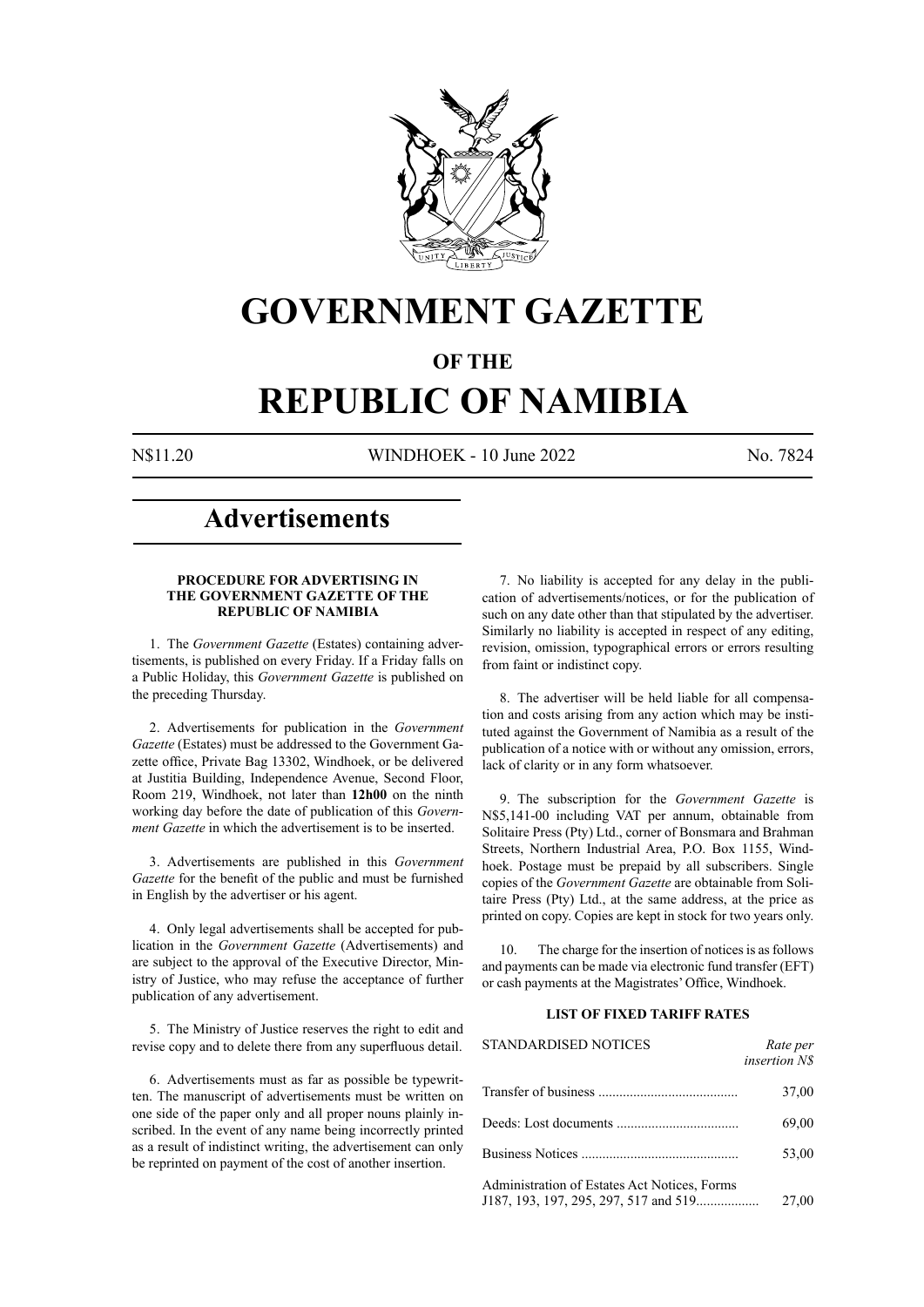| Insolvency Act and Companies Act Notices:                                                                                                                                                               | 48,00  |
|---------------------------------------------------------------------------------------------------------------------------------------------------------------------------------------------------------|--------|
| N.B. Forms 2 and 6 additional statements according<br>to word count table, added to the basic tariff.                                                                                                   | 333,00 |
| Naturalisation notices (including a reprint for the                                                                                                                                                     | 27,00  |
| Unclaimed moneys - only in the Government<br>Gazette, closing date 15 January (per entry of                                                                                                             | 13,00  |
|                                                                                                                                                                                                         | 53,00  |
|                                                                                                                                                                                                         | 27,00  |
| NON-STANDARDISED NOTICES                                                                                                                                                                                |        |
| Company notices:                                                                                                                                                                                        |        |
| Short notices: Meetings, resolutions, offers of<br>compromise, conversions of companies, voluntary<br>windings-up, etc.: closing of members' registers<br>for transfer and/or declarations of dividends | 120,00 |
| Declaration of dividends with profit statements,                                                                                                                                                        | 267,00 |
| Long notices: Transfers, changes in respect of<br>shares or capital, redemptions, resolutions,                                                                                                          | 373,00 |
| Liquidators' and other appointees' notices                                                                                                                                                              | 80,00  |

#### **FORM J 187**

#### **LIQUIDATION AND DISTRIBUTION ACCOUNTS IN DECEASED ESTATES LYING FOR INSPECTION**

In terms of section 35(5) of Act 66 of 1965, notice is hereby given that copies of the liquidation and distribution accounts (first and final, unless otherwise stated) in the estates specified below will be open for the inspection of all persons interested therein for a period of 21 days (or shorter or longer if specially stated) from the date specified or from the date of publication hereof, whichever may be the later, and at the offices of the Master and Magistrate as stated.

Should no objection thereto be lodged with the Master concerned during the specified period, the executor will proceed to make payments in accordance with the accounts.

3126/2021 DE JAGER Jan Louis, Windhoek, 17 June 1953, 53061700331, 12 Oryx Street, Suiderhof, Namibia. 7 July 2021. Hester Sophia de Jager, 11 April 1956, 56041100528. Hamilton Chartered Accountants, P.O. Box 20198, Windhoek.

3417/2021 BADENHORST Barbel Elke, 17 June 1950, 50061710040, No. 1, Darwin Street, Academia, Windhoek. Windhoek. Advance Wealth Management, P.O. Box 86568, Eros, Windhoek.

152/2020 MAIBA Lufwendo Philip, 10 October 1954, 54101000387, Katima Mulilo. Windhoek. Windhoek. Namib Capital Investment, Eluwa Building, Unit 9, Independence Avenue, Windhoek.

| Gambling house licences/Liquor licences                       | 120,00           |
|---------------------------------------------------------------|------------------|
| SALES IN EXECUTION AND OTHER PUBLIC SALES:                    |                  |
|                                                               | 207,00           |
| Public auctions, sales, tenders and welfare<br>organisations: | 69,00            |
|                                                               | 171,00<br>253.00 |
| ORDERS OF THE COURT                                           |                  |
| Provisional and final liquidations or                         | 157.00           |

| 157,00 |
|--------|
|        |
| 373,00 |
|        |
| 373,00 |
| 48.00  |
| 40,00  |
|        |

The charge for the insertion of advertisements other than the notices mentioned in paragraph 10 is at the rate of N\$13,00 per cm double column. (Fractions of a cm must be calculated as a cm).

12. No advertisements shall be inserted unless the charge is prepaid. Payments can be made via electronic fund transfer (EFT) or cash payments at the Magistrate's Office, Windhoek.

268/2019 NAKALE Eveline Ndeshipewa, 27 August 1960, 60082700885, Swakopmund. Swakopmund. Windhoek. Namib Capital Investment, Eluwa Building, Unit 9, Independence Avenue, Windhoek.

636/2020 SHILONGO Auguste, 16 June 1954, 54061600745, Windhoek. Windhoek. Windhoek. Namib Capital Investment, Eluwa Building, Unit 9, Independence Avenue, Windhoek.

2027/2021 KLAASTE Saul, 8 November 1939, 391108001656, Windhoek. Windhoek. Windhoek. Namib Capital Investment, Eluwa Building, Unit 9, Independence Avenue, Windhoek.

844/2022 GIDEON Hermenegids, 5 January 1959, 590105377, Windhoek, Namibia. Outapi. Windhoek. Henry Shimutwikeni & Co Incorporated, No. 66 c/o John Meinert & Hosea Kutako, Windhoek.

1911/2021 HAMUKWAYA Phillipus, 29 July 1966, 66072900488, Eenhana, Ohangwena Region. Eenhana. Windhoek. Henry Shimutwikeni & Co Incorporated, No. 66 c/o John Meinert & Hosea Kutako, Windhoek.

988/2021 KORNER Carlton Allan, 20 November 1985, 85112010436, No. 1, Mensa Street, Dorado Park. Windhoek. Windhoek. Dr. Weder, Kauta & Hoveka Inc., 3rd Floor, WKH House, Jan Jonker Road, Ausspannplatz, Windhoek.

1557/2020 DREYER Nicolaas Johannes, 27 December 1951, 51122700059, Farm No. 38, Maltahohe. Hendrina Johanna Dreyer, 4 October 1954, 54100400098. Mariental. Windhoek. Dr. Weder, Kauta & Hoveka Inc., 3rd Floor, WKH House, Jan Jonker Road, Ausspannplatz, Windhoek.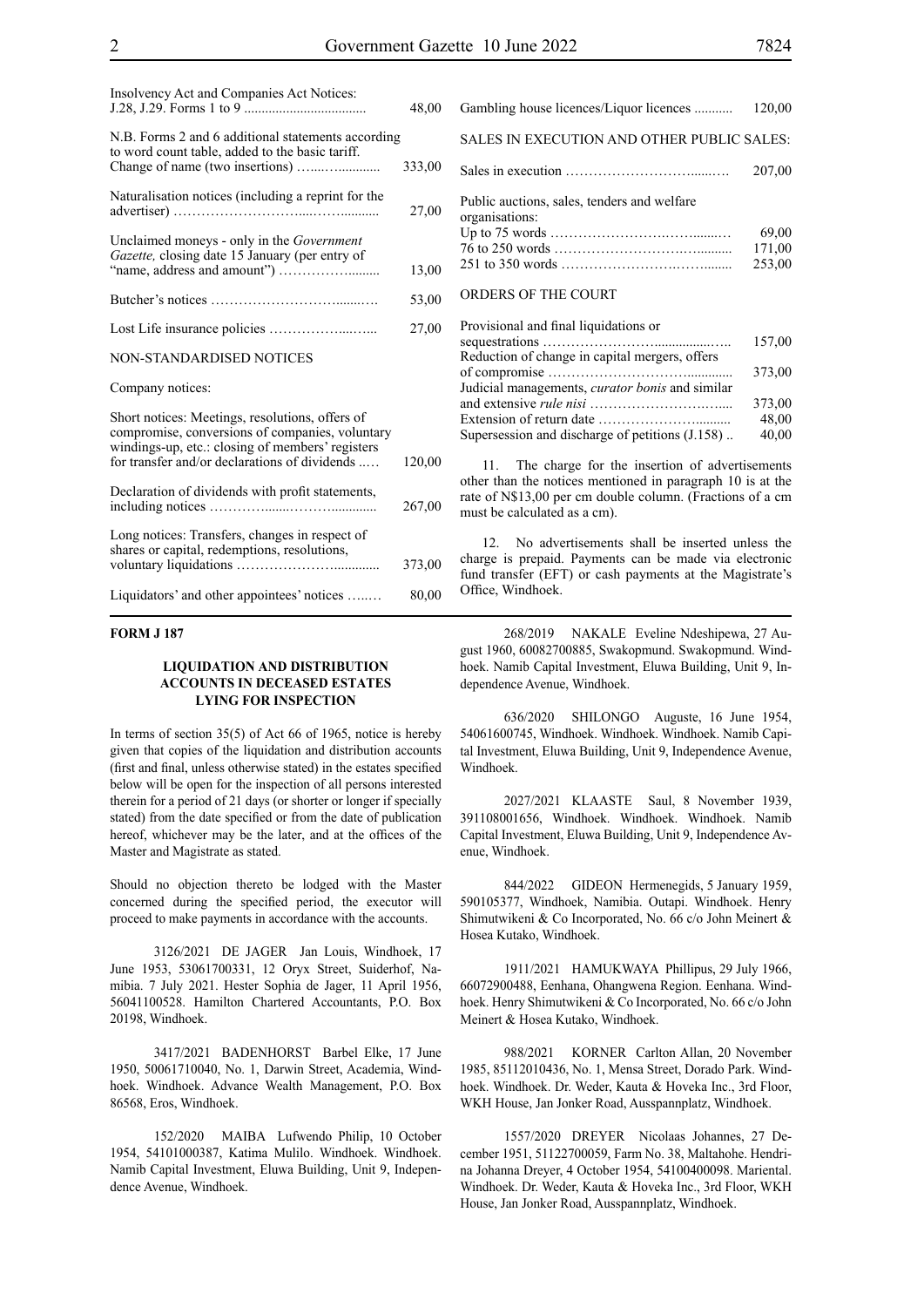167/2021 FRANZUIS Jan Niclas Walther, 23 April 1934, 340423000222, Swakopmund. Swakopmund. Windhoek. Bank Windhoek Limited, Trust Department, P.O. Box 15, Windhoek.

1837/2021 WOLMARANS Jacobus Lodewykus, 18 December 1935, 3512180037, Windhoek. Windhoek. Windhoek. Bank Windhoek Limited, Trust Department, P.O. Box 15, Windhoek.

978/2021 ASEL Ndinelao, 1 January 1969, 69010103447, Swakopmund. Swakopmund. Windhoek. Bank Windhoek Limited, Trust Department, P.O. Box 15, Windhoek.

863/2021 JUSTUS Martha Hester Petronella, 8 August 1952, 52080800779, Windhoek. Windhoek. Windhoek. Bank Windhoek Limited, Trust Department, P.O. Box 15, Windhoek.

1819/2021 NYHOF Louis Stottyn, 9 September 1976, 76090950057, Windhoek. Bonita Nyhof, 5 May 1978, 7805050100085. Windhoek. Windhoek. Bank Windhoek Limited, Trust Department, P.O. Box 15, Windhoek.

2676/2021 VAN NIEKERK Johannes Paulus, 3 July 1961, 61070300039, Okahandja. Okahandja. Windhoek. Bank Windhoek Limited, Trust Department, P.O. Box 15, Windhoek.

2316/2021 TROMP Cornelia Gertruida, 13 February 1938, 38021300043, Okahandja. Okahandja. Windhoek. Bank Windhoek Limited, Trust Department, P.O. Box 15, Windhoek.

1377/2021 POSTHUMA Deon, 15 February 1960, 60021500495, Swakopmund. Swakopmund. Windhoek. F.M. Oehl Trust CC, P.O. Box 90290, Windhoek, Namibia.

1410/2021 POSTHUMA Robert, 2 May 1966, 66050200793, Windhoek. Windhoek. F.M. Oehl Trust CC, P.O. Box 90290, Windhoek, Namibia.

1717/2021 KLEYNHANS Marno, 2 August 1992, 92080200186, 2 Kupferplatz, 3 Mimoosa, Tsumeb. Windhoek. Tsumeb. Claassen & Visser Estate Practitioners CC, P.O. Box 995, Okahandja.

550/2020 HAMUKOTO Sesilia, 31 December 1962, 62123100625, Onanhadi Village, Ohangwena, Oshana Region, Namibia. Sakeus Hamukoto, 10 March 1954, 54031000065. Ongwediva. Windhoek. Van der Merwe Greeff Andima Incorporated, 28 Church Street, Windhoek.

1497/2021 LOUW Jacobus Gideon, 28 April 1943, 43042800091, No. 12 Judt Street, Windhoek, Namibia. Emma Sophia Louw, 27 May 1950, 50052700089. Keetmanshoop. Windhoek. Old Mutual Trust, P.O. Box 165, Windhoek.

3172/2021 VAN NIEKERK Johannes Paulus, 17 December 1946, 46121700084, Rocky Zicht Unit 21, Kramersdorf, Swakopmund. Gertruida Magrietha Elizabeth van Niekerk, 22 July 1956, 56072200567. Swakopmund. Windhoek. Pointbreak Trust and Estates (Pty) Ltd, P.O. Box 156, Windhoek.

42/2021 VERMEULEN Jacomina Magrietha, 26 February 1928, 28022600040, Karl Albrecht Old Age Home, Grootfontein. 8 August 2019. Windhoek. Grootfontein. Standard Executors & Trustees, P.O. Box 2164, Windhoek, Namibia.

1969/2021 TAIT Westley Elgin, 4 December 1934, 34120400034, Erf 306, Karasburg. Louisa Sophia Tait, 7 May 1954, 54050700158. Cox & De Kock Legal Practitioners, P.O. Box 682, J & G Building, Hampie Plichta Street, Keetmanshoop.

 $\frac{1}{2}$ 

#### **FORM J 193**

#### **NOTICE TO CREDITORS IN DECEASED ESTATES**

All persons having claims against the estates mentioned below are hereby called upon to lodge their claims with the executors concerned, within 30 days (or otherwise as indicated) calculated from the date of publication hereof. The information is given in the following order: Estate number, surname and Christian names, date of birth, identity number, last address, date of death; surviving spouse's names, surname, date of birth and identity number; name and address of executor or authorised agent, period allowed for lodgement of claims if other than 30 days.

2030/2019 KAZUVA Elizabeth, Windhoek, 23 October 1957, 57102300034, Erf No. 925, Hakahana, Unit 79. 31 December 2018. Dr. Weder, Kauta & Hoveka Inc., 3rd Floor, WKH House, Jan Jonker Road, Ausspannplatz, Windhoek.

1111/2022 ANDREAS Patricia Margaret, 19 June 1948, 48061900262, 107 Peter Mushihange Street, Walvis Bay. 9 October 2021. Ernst Heinrich Andreas, 28 May 1942, 42052800077. Dr Weder, Kauta & Hoveka Incorporated, Maritima Building, P.O. Box 4509, Walvis Bay.

1905/2017 JOSEF Selma, Windhoek, 9 November 1947, Erf 7692, Katutura Extension 18, Windhoek, Namibia. 9 January 1971. Dr. Weder, Kauta & Hoveka Inc., 3rd Floor, WKH House, Jan Jonker Road, Ausspannplatz, Windhoek.

925/2022 LIKANDO Osbert, Windhoek, 10 June 1950, 50061001112, Kahunikwa Settlement, Namibia. 5 August 2021. Dr. Weder, Kauta & Hoveka Inc., 3rd Floor, WKH House, Jan Jonker Road, Ausspannplatz, Windhoek.

748/2007 IMONGWA Thomas Shotuli, Windhoek, 25 December 1948, 48122500668, Grootfontein. 6 August 2007. Dr. Weder, Kauta & Hoveka Inc., 3rd Floor, WKH House, Jan Jonker Road, Ausspannplatz, Windhoek.

1127/2022 ISAACKS Milka, Windhoek, 4 January 1948, 48010400211, Windhoek. 24 January 2022. Bank Windhoek Limited, P.O. Box 15, Windhoek.

1043/2022 ANDRESEN Gisela Maria, Windhoek, 18 January 1930, 30011800240, Walvis Bay. 20 March 2022. Bank Windhoek Limited, P.O. Box 15, Windhoek.

3645/2021 ERASMUS Jurietta, Windhoek, 25 October 1960, 60102500282, Swakopmund. 9 August 2021. Bank Windhoek Limited, P.O. Box 15, Windhoek.

1208/2022 DE JONGE Amanda, Windhoek, 12 September 1948, 48091200390, Windhoek. 11 May 2022. F.M. Oehl Trust CC, P.O. Box 90290, Windhoek, Namibia.

1173/2022 DAVIS Robert Donald, Windhoek, 6 September 1958, 58090600565, Swakopmund. 1 April 2022. Lorna Elizabeth Davis, 30 May 1953, 53053000326. F.M. Oehl Trust CC, P.O. Box 90290, Windhoek, Namibia.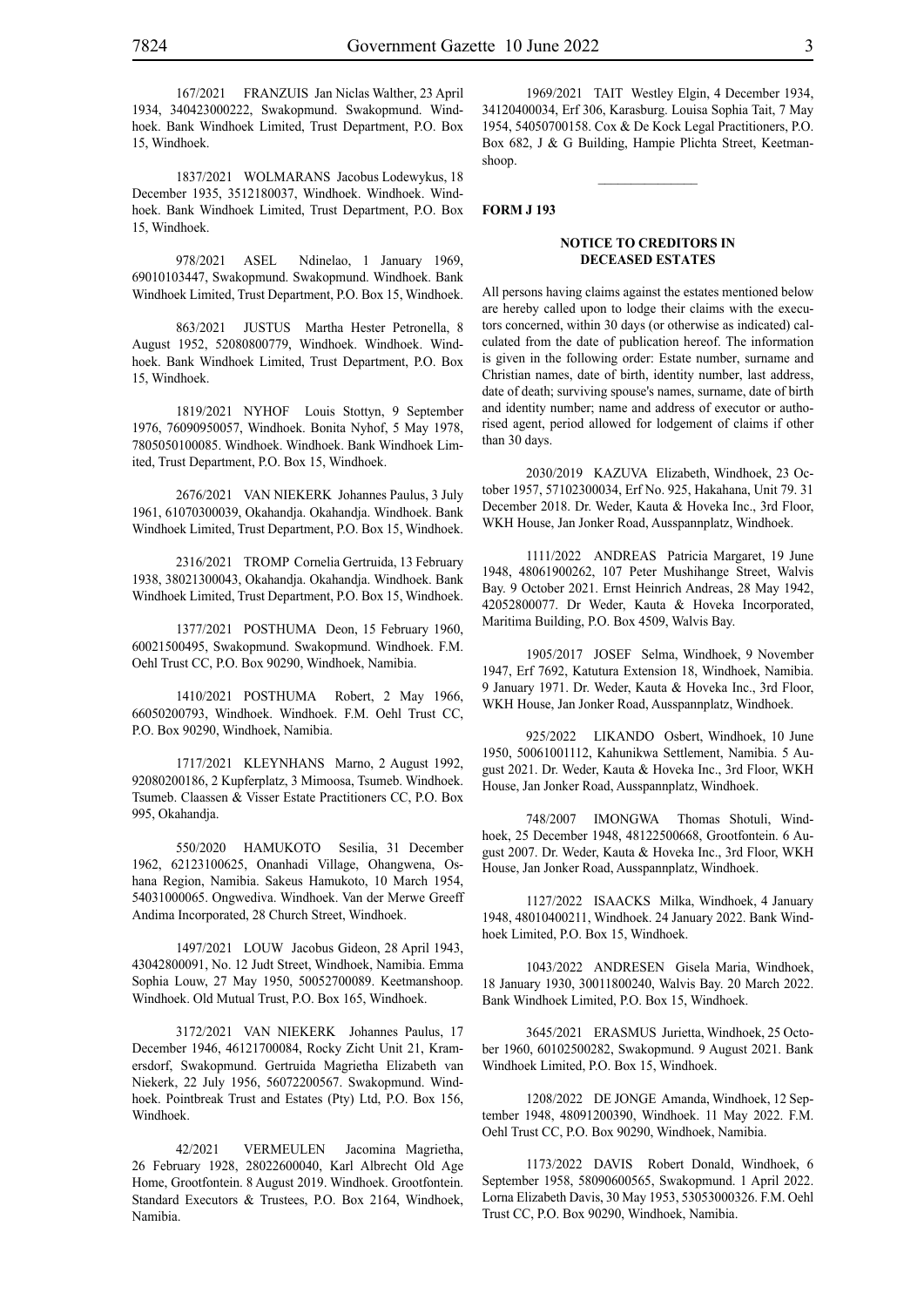1012/2022 INANE Mahanaem, Windhoek, 10 December 1975, 75121010206, Erf 807, Kameeldoring Street, Nomtsoub, Tsumeb. 16 May 2021. F. A. Pretorius & Co., P.O. Box 31, Tsumeb.

1210/2022 MATTERN Elizabeth, 10 November 1939, Farm N'Eises Noord No. 679. 24 March 2003. V. T. Van Wyk Attorneys, Hebron House, Plot 129, Block A, Rehoboth.

1162/2022 PHILANDER Bernard Dawid, 27 September 1954, Erf No. 703, Block A, Rehoboth. 5 January 2021. V. T. Van Wyk Attorneys, Hebron House, Plot 129, Block A, Rehoboth.

1246/2022 PHILANDER Carolina, 10 December 1957, Erf No. 703, Block A, Rehoboth. 2 December 2017. V. T. Van Wyk Attorneys, Hebron House, Plot 129, Block A, Rehoboth.

1214/2022 RECHTER Erika Dora Anna, Windhoek, 1 February 1933, 33020100399, Antonius Residence Frailcare, Swakopmund, Namibia. 26 April 2022. Kinghorn Associates, P.O. Box 1455, Swakopmund.

1148/2022 GERPARD Bonafatius, Windhoek, 11 May 1945, 45051100600, Okando Village. 24 March 2012. Emilia Stefanus, 20 August 1940, 40082000395. Namib Capital Investment, Eluwa Building, Unit 9, Independence Avenue, Windhoek.

1098/2022 SKRYWER Matheus, Windhoek, 6 June 1955, 5506060501307, Windhoek. 14 July 2021. Sanna Skrywer, 1 February 1962, 62020100185. Namib Capital Investment, Eluwa Building, Unit 9, Independence Avenue, Windhoek.

1052/2022 JEREMIA Tabea, Windhoek, 16 January 1970, 70011600616, Ongwediva. 20 October 2021. Benedikitus Onesmus, 17 June 1962, 62061700578. Namib Capital Investment, Eluwa Building, Unit 9, Independence Avenue, Windhoek.

935/2022 GAM GAEBES Laurencia, Windhoek, 8 November 1970, 70110800575, Outjo. 5 June 2021. Charlie Gam Gaebeb. Namib Capital Investment, Eluwa Building, Unit 9, Independence Avenue, Windhoek.

1146/2022 SIMASIKU Emelda Kahimbi, Windhoek, 5 March 1963, 63030501566, Katima Mulilo. 17 July 2021. Namib Capital Investment, Eluwa Building, Unit 9, Independence Avenue, Windhoek.

1097/2022 FORTUIN Berenice Philicia Lucille, Windhoek, 15 September 1988, 88091500033, Windhoek, Khomas Region. 14 August 2021. Umndeni Trust, Suite 5, 2nd Floor, Hidas Centre, 21 Nelson Mandela Avenue, Klein Windhoek.

1104/2022 FORTUIN Bernadette Philomena, Windhoek, 31 March 1962, 62033100146, Mariental, Hardap Region. 26 June 2021. Umndeni Trust, Suite 5, 2nd Floor, Hidas Centre, 21 Nelson Mandela Avenue, Klein Windhoek.

1299/2016 HANGULA Shinepo Leonard, 20 September 1946, 460920110022, Ohangwena Region. 3 November 2005. Windhoek. Ohangwena. Sisa Namandje & Co., No. 13 & 15, Pasteur Street, Windhoek-West, Windhoek.

578/2022 HANZE Douglas, Windhoek, 16 July 1973, 73071600259, Erf No. 1035 (a Portion of Erf No. 1031), Noordhoek, Keetmanshoop. 28 July 2021. Enid Christophine Hanze, 15 October 1979, 79101500244. Lentin, Botma & Van den Heever, P.O. Box 38, Keetmanshoop.

2952/2021 REDELINGHUYS Johannes Jurgens, Windhoek, 16 October 1962, 62101600331, Farm Bosruigte 1028, Gobabis. 19 June 2021. Standard Executors & Trustees, P.O. Box 2164, Windhoek, Namibia.

1159/2022 EWERT Susanna Johanna Maria, Windhoek, 18 January 1942, 42011800056, Unit No. 4, Antonius Residence, Swakopmund, Namibia. 8 January 2022. Kinghorn Associates, P.O. Box 1455, Swakopmund.

1063/2022 ISAACK Theodora Priscilla, Windhoek, 22 April 1973, 73042200027, Keetmanshoop. 14 August 2021. Probart & Verdoes, 17 Hampie Plichta Avenue, P.O. Box 90, Keetmanshoop.

1058/2022 AWENE Sakaria, Windhoek, 13 December 1967, 67121300532, Ohangwena. 2 July 2021. Martha S. L. Dobberstein, Agent for Executrix, P.O. Box 5924, Ausspannplatz, Windhoek, Namibia.

148/2022 AMWAALWA Elizabeth, Windhoek, 6 November 1969, 69110600744, Windhoek. 26 June 2021. Martha S. L. Dobberstein, Agent for Executrix, P.O. Box 5924, Ausspannplatz, Windhoek, Namibia.

1092/2022 RHODES Helena Tunaune, Windhoek, 27 November 1977, 77112700094, Keetmanshoop. 4 July 2021. Richard John Rhodes, 27 July 1975, 75072100014. Probart & Verdoes, 17 Hampie Plichta Avenue, P.O. Box 90, Keetmanshoop.

723/2018 WAMBALILI Saara Shafelao, Windhoek, 16 March 1954, 5403161100151, Ohangwena Region. 25 October 2003. Leonard Hangula, 20 September 1946, 460920110022. Windhoek. Ohangwena. Sisa Namandje & Co., No. 13 & 15, Pasteur Street, Windhoek-West, Windhoek.

964/2022 OLIVIER Leslie Alexander, Windhoek, 10 March 1964, 64031000928, Windhoek. 21 May 2021. Victoria Olivier. S. Mouton Estate Practitioner, P.O. Box 3628, Rehoboth, Namibia.

1204/2022 HAUFIKU Magnaem Nahambelelewe, Windhoek, 23 December 1954, 54122300312, Windhoek, Namibia. 6 July 2021. Henry Shimutwikeni & Co Incorporated, No. 66 c/o John Meinert and Hosea Kutako Road, Windhoek.

1155/2022 ANDREAS Nehemia, Windhoek, 3 September 1939, 39090300066, Ondangwa, Oshana Region, Namibia. 15 January 2022. Henry Shimutwikeni & Co Incorporated, No. 66 c/o John Meinert Street and Hosea Kutako Road, Windhoek.

1147/2022 MENGELA Ester, Windhoek, 24 July 1988, 88072400711. 16 July 2021. Henry Shimutwikeni & Co Incorporated, No. 66 c/o John Meinert Street and Hosea Kutako Road, Windhoek.

1212/2022 TAUKUHEKE Klaudia Lyongele, Windhoek, 2 April 1973, 73040200607, Grootfontein, Namibia. 15 July 2021. Henry Shimutwikeni & Co Incorporated, No. 66 c/o John Meinert Street and Hosea Kutako Road, Windhoek.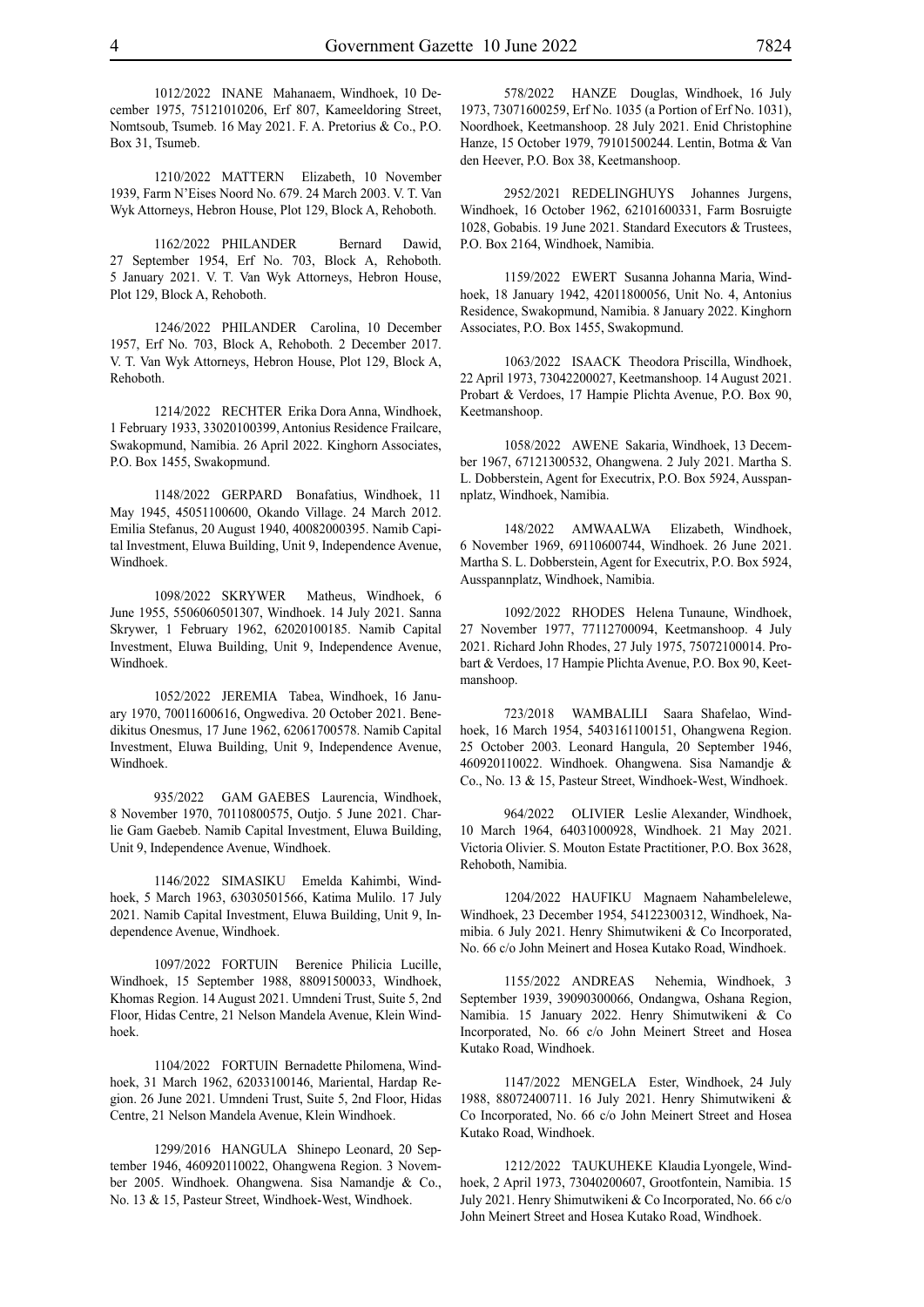1201/2022 MWANDINGI Matti Namene, Windhoek, 8 May 1988, 88050800121, Windhoek, Namibia. 22 May 2022. Henry Shimutwikeni & Co Incorporated, No. 66 c/o John Meinert Street and Hosea Kutako Road, Windhoek.

1226/2022 NGHEDE Petrus, Windhoek, 10 August 1971, 71081000198, Windhoek, Namibia. 20 May 2021 Henry Shimutwikeni & Co Incorporated, No. 66 c/o John Meinert Street and Hosea Kutako Road, Windhoek.

118/2020 ANDREAS Malakia Sheehama, 10 October 1964, 64101001979.1 September 2018. Uanivi Gaes Incorporated, c/o Brahms and Dr. Kuaima Riruako Streets, Windhoek-West, Windhoek.

897/2022 TJIUEZA Else, Windhoek, 25 October 1916, 1610250046377, Erf 2328, Katutura, Herman Kaundje Street, Windhoek. 1 July 1989. Uanivi Gaes Incorporated, c/o Brahms and Dr. Kuaima Riruako Streets, Windhoek-West, Windhoek.

1037/2022 SOMSEB Erastus, Windhoek, 7 July 1961, 61070702471, Huigub Settlement, Tsumeb. 4 June 2021. Esmie Meriena Somseb, 13 April 1977, 77041310051. Uanivi Gaes Incorporated, c/o Brahms and Dr. Kuaima Riruako Streets, Windhoek-West, Windhoek.

1033/2022 KARIMBUE Ernst Mogkanedi Charlden, Windhoek, 31 December 1986, 86123100114. 6 August 2019. Uanivi Gaes Incorporated, c/o Brahms and Dr. Kuaima Riruako Streets, Windhoek-West, Windhoek.

1036/2022 KATULO Pabazo Loretta, 15 October 1984, 84101510830, Windhoek, Khomas Region. 13 March 2021. Ntelamo-Matswetu & Associates, Unit 24, Continental Building, Independence Avenue, Windhoek.

988/2022 DIKUWA Josef Kandjendje, Windhoek, 10 October 1927, 2710100700525, Kangongo Village, Kavango East. 29 August 2015. Isabella Yakeya, No. 19, NDC Building, Maria Mwengere Street, Rundu.

368/2022 CLARKE Gerrit William, Windhoek, 2 June 1965, 65060200027, Windhoek, Khomas Region. 1 September 2021. Katrina Wilhelmina Clarke, 28 February 1960, 60022800379. Veritas Eksekuteurskamer (Pty) Ltd., 140 Mandume Ndemufayo Avenue, Southern Industrial Windhoek.

820/2022 COCKLIN Thomas, Windhoek, 27 December 1939, 39122700064, Windhoek, Khomas Region. 5 February 2022. Veritas Eksekuteurskamer (Pty) Ltd., 140 Mandume Ndemufayo Avenue, Southern Industrial Windhoek.

1181/2022 STEYN Anna Elizabeth, Windhoek, 23 June 1928, 28062300021, Windhoek. 18 June 2021. Standard Executors & Trustees, P.O. Box 2164, Windhoek, Namibia.

1254/2022 WELSCH Kurt, Windhoek, 19 May 1945, 45051900194, Windhoek, Khomas Region. 22 March 2022. Windhoek. Cronje Trustees and Executors, 1 Charles Cathral Street, Olympia, Namibia.

#### **FORM 1**

#### **APPOINTMENT OF TRUSTEES AND LIQUIDATORS AND PROOF OF CLAIMS IN SEQUESTRATED ESTATES OR COMPANIES BEING WOUND UP**

Pursuant to subsection (3) of section fifty-six, section seventyseven and subsection (3) of section forty of the Insolvency Act, 1936, section 339, 366, 375 (5)(b) and 402 of the Companies Act, 2004, notice is hereby given that the persons mentioned below have been appointed trustee or liquidators, as the case may be, and that persons indebted to the estate or companies are required to pay their debts to them forthwith unless otherwise indicated.

Meetings of creditors of the said estate or companies will be held on the dates and the times and places mentioned below, for proof of claims against the estates or companies, for the purpose of receiving the trustees' or liquidators' reports as to the affairs and conditions of the estates or companies and for giving the trustees or liquidators directions concerning the sale of recovery or any matter relating to the administration thereof.

W31/2019 - **Okomotjise CC -** (In Liquidation). I. R. McLaren & G. K. Benade Joint Liquidators, Bruni & McLaren, P.O. Box 11267, Klein Windhoek; Umndeni Trust, P.O. Box 21703, Windhoek, Suite 5, 2nd Floor, Hidas Centre, 21 Nelson Mandela Avenue, Klein Windhoek. 29 June 2022 at 10h00 before the Master of the High Court, Windhoek. First and Second General Meetings of Members and Creditors. Bruni and McLaren and Umndeni Trust, Suite 5, 2nd Floor, Hidas Centre, 21 Nelson Mandela Avenue, Klein Windhoek.

W51/2021 - **Coastal Meat Wholesale CC -** (In Liquidation). I. R. McLaren & G. K. Benade Joint Liquidators, Bruni & McLaren, P.O. Box 11267, Klein Windhoek; Umndeni Trust, P.O. Box 21703, Windhoek, Suite 5, 2nd Floor, Hidas Centre, 21 Nelson Mandela Avenue, Klein Windhoek. 29 June 2022 at 10h00 before the Master of the High Court, Windhoek. First and Second General Meetings of Members and Creditors. Bruni and McLaren and Umndeni Trust, Suite 5, 2nd Floor, Hidas Centre, 21 Nelson Mandela Avenue, Klein Windhoek.

W57/2021 - **Ferusa Capital Financing Partners CC -** (In Liquidation). I. R. McLaren & G. K. Benade Joint Liquidators, Bruni & McLaren, P.O. Box 11267, Klein Windhoek; Umndeni Trust, P.O. Box 21703, Windhoek, Suite 5, 2nd Floor, Hidas Centre, 21 Nelson Mandela Avenue, Klein Windhoek. 29 June 2022 at 10h00 before the Master of the High Court, Windhoek. First and Second General Meetings of Members and Creditors. Bruni and McLaren and Umndeni Trust, Suite 5, 2nd Floor, Hidas Centre, 21 Nelson Mandela Avenue, Klein Windhoek.

#### **FORM 4**

#### **LIQUIDATION ACCOUNT AND PLANS OF DISTRIBUTION OR CONTRIBUTION IN SEQUESTRATED ESTATES OR COMPANIES BEING WOUND UP**

 $\mathcal{L}_\text{max}$ 

Pursuant to section 77 of the Co-operatives Act, 1996 (as amended) notice is hereby given that the liquidation accounts and plans of distribution or contribution in the estates or companies/cooperatives mentioned below, will lie for inspection of creditors at the offices of the Registrar of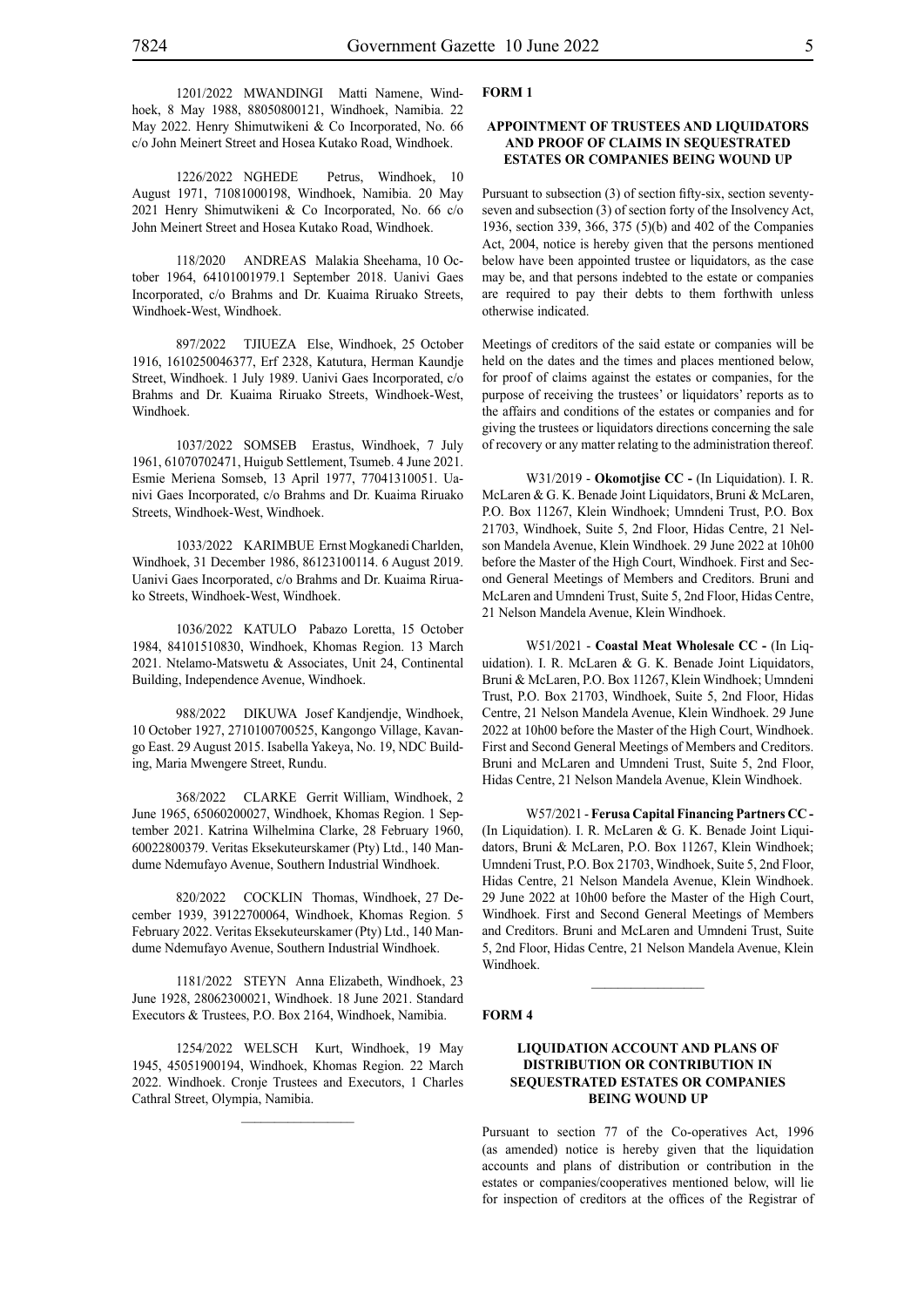Co-operatives, Luther Street, Windhoek and Investment Trust Company (Pty) Ltd. The particulars given are the following order: Name and description of estate/cooperative, description of account, place of account lying for inspection.

W12/2012 **Komsberg Farming (Pty) Ltd** (In Liquidation) Fourth Liquidation and Distribution Account. Master of the High Court, Windhoek. For a period of 14 (fourteen) days from the publication date. Liquidator: A. P. Van Straten, P.O. Box 32098, Windhoek.

W12/2012 **Komsberg Farming (Pty) Ltd** (In Liquidation) Fifth Liquidation and Distribution Account. Master of the High Court, Windhoek. For a period of 14 (fourteen) days from the publication date. Liquidator: A. P. Van Straten, P.O. Box 32098, Windhoek.

W14/2018 **Namibia Sales & Marketing CC** (In Liquidation) First and Final Liquidation and Contribution Account, High Court, Windhoek. For a period of 14 (fourteen) days as from 10 June 2022. I. R. McLaren, Liquidator, Bruni and McLaren, P.O. Box 11267, Klein Windhoek. Bruni and McLaren, P.O. Box 11267, Klein Windhoek.

 $\frac{1}{2}$ 

#### **FORM 5**

#### **PAYMENT OF DIVIDENDS AND COLLECTION OF CONTRIBUTIONS IN SEQUESTRATED ESTATES OR COMPANIES BEING WOUND UP**

The liquidation accounts and plans of distribution or contribution in the sequestrated estates or companies being wound up mentioned below having been confirmed on dates mentioned therein, notice is hereby given, pursuant to sub-section (1) of section one hundred and thirteen of the Insolvency Act, 1936, and section 415(2) of the Companies Act, 2004, that dividends are in the course of payment or contributions are in the course of collection in the said estates or companies as set forth below, and that every creditor liable to contribution is required to pay the trustee the amount for which he/she is liable at the address mentioned below.

The particulars are given in the following order: Number of estate or company; name and description of estate or company; date when account confirmed; whether a dividend is being paid or contribution collected or both; name and address of Trustee or Liquidator.

W21/2009 **Jannu Construction CC** (In Liquidation), First and Final Liquidation and Contribution Account confirmed on 17 May 2022. Contribution being collected. William De Villiers Schickerling, P.O. Box 32098, Windhoek, Namibia. Liquidator, W. D. V. Schickerling, 14 Perkin Street, P.O. Box 32098, Windhoek.

W15/2018 **Insolvent Estate Gerhardt Jessen**. Third Liquidation and Distribution Account confirmed on 11 May 2022. Dividends Paid to Concurrent Creditors. D. J. Bruni Trustee, Bruni & McLaren, P.O. Box 11267, Klein Windhoek. Bruni and McLaren, P.O. Box 11267, Windhoek.

#### **CASE NO: HC-MD-CIV-ACT-CON-2020/03768 IN THE HIGH COURT OF NAMIBIA MAIN DIVISION - WINDHOEK**

In the matter between:

#### **BANK WINDHOEK LIMITED** Plaintiff

and

| <b>STEPHANUS GERRIT JOHANNES</b> | <b>First Defendant</b> |
|----------------------------------|------------------------|
| NEL.                             |                        |
| <b>DESIREE NEL</b>               | Second Defendant       |

#### **NOTICE OF SALE IN EXECUTION**

IN EXECUTION of a Judgement of the above Honourable Court in the above action, a sale without reserve will be held by the Deputy Sheriff, **SWAKOPMUND**, at Erf No. 2452, Swakopmund (Extension No. 8), on **23 JUNE 2022**, at **10h00**, of the undermentioned property:

- CERTAIN: Erf No. 2452, Swakopmund (Extension No. 8) SITUATED: In the Municipality of Swakopmund (Registration Division "G") Erongo Region MEASURING: 1000 (one nil nil nil) square metres HELD BY: Deed of Transfer T 682/1976 IMPROVEMENTS: Single Story, Lounge, Kitchen, 3 x
- Bedrooms, 1 x Bathroom, Separate WC, Passage

**Out Buildings:** 3 x Garages, Flat/cottage

#### **AUCTIONEER'S NOTE: REFUNDABLE REGISTRATION FEE OF N\$5 000.00**

TERMS 10% of the purchase price and the auctioneers' commission must be paid on the date of the sale. The further terms and conditions of the sale will be read prior to the auction and lie for inspection at the office of the Deputy Sheriff, Swakopmund and at the offices of the execution creditor's attorneys.

**DATED** at **WINDHOEK** this **25th** day of **APRIL 2022**.

**DR. WEDER KAUTA & HOVEKA INC. LEGAL PRACTITIONER FOR PLAINTIFF WHK HOUSE, 3RD FLOOR JAN JONKER ROAD AUSSPANNPLATZ WINDHOEK**

**CASE NO: HC-MD-CIV-ACT-CON-2018/01218 IN THE HIGH COURT OF NAMIBIA**

 $\frac{1}{2}$ 

In the matter between:

**STANDARD BANK NAMIBIA LIMITED** Plaintiff

and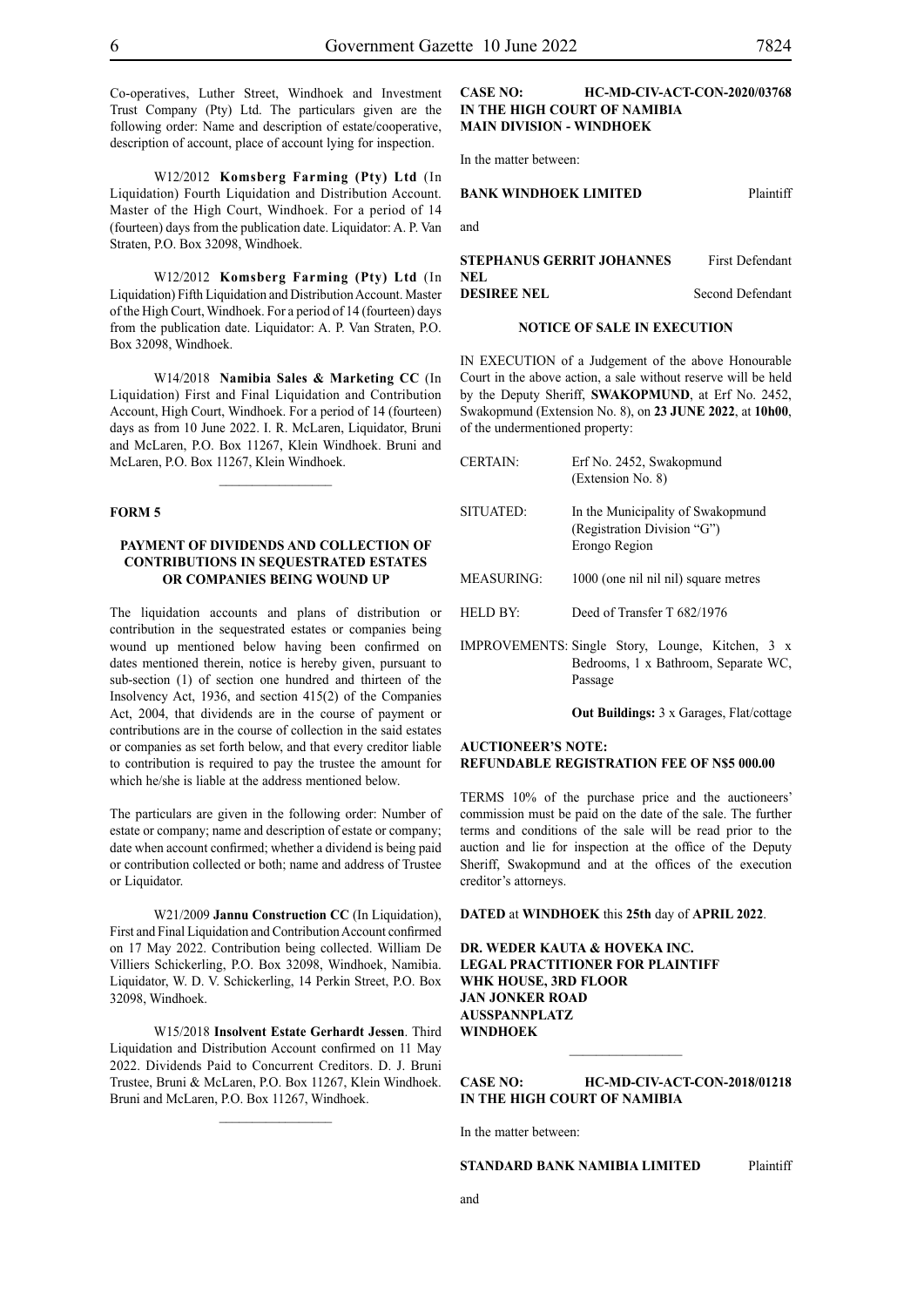| <b>MGM PROPERTIES (PTY) LTD</b><br>NATHAN PIETER MBUTU<br><b>MADELEIN MBUTU</b>                                                                                                                                                 |                                                                                                              | First Defendant<br>Second Defendant<br>Third Defendant | <b>CERTAIN:</b>                                                                 | Erf No. 6654 (a portion of Erf No. 1448)<br>Khomasdal (Extension No. 15)                                                                                                                                                                          |
|---------------------------------------------------------------------------------------------------------------------------------------------------------------------------------------------------------------------------------|--------------------------------------------------------------------------------------------------------------|--------------------------------------------------------|---------------------------------------------------------------------------------|---------------------------------------------------------------------------------------------------------------------------------------------------------------------------------------------------------------------------------------------------|
| <b>NOTICE OF SALE IN EXECUTION</b>                                                                                                                                                                                              |                                                                                                              | SITUATE:                                               | In the Municipality of Windhoek<br>(Registration Division "K")<br>Khomas Region |                                                                                                                                                                                                                                                   |
| IN EXECUTION of a Judgment of the above Honourable<br>Court against Defendants, dated 9 FEBRUARY 2021 in<br>the above action, sale will be held by the Deputy Sheriff,<br>WINDHOEK, at Erven 6649, 6650, 6651, 6652, 6653, 6654 |                                                                                                              | <b>MEASURING:</b>                                      | 3152 (three one five two) square meters                                         |                                                                                                                                                                                                                                                   |
|                                                                                                                                                                                                                                 |                                                                                                              | and:                                                   |                                                                                 |                                                                                                                                                                                                                                                   |
|                                                                                                                                                                                                                                 | and 6655, Khomasdal Extension 15, Windhoek, on 28 JUNE<br>2022, at 15h00, of the under mentioned properties: |                                                        | <b>CERTAIN:</b>                                                                 | Erf No. 6655 (a portion of Erf No. 1448)<br>Khomasdal (Extension No. 15)                                                                                                                                                                          |
| <b>CERTAIN:</b>                                                                                                                                                                                                                 | Khomasdal (Extension No. 15)                                                                                 | Erf No. 6649 (a portion of Erf No. 1448)               | SITUATE:                                                                        | In the Municipality of Windhoek<br>(Registration Division "K")                                                                                                                                                                                    |
| <b>SITUATE:</b>                                                                                                                                                                                                                 | In the Municipality of Windhoek<br>(Registration Division "K")                                               |                                                        |                                                                                 | Khomas Region                                                                                                                                                                                                                                     |
|                                                                                                                                                                                                                                 | Khomas Region                                                                                                |                                                        | <b>MEASURING</b>                                                                | 3001 (three nil nil one) square meters                                                                                                                                                                                                            |
| MEASURING                                                                                                                                                                                                                       | 4201 (four two nil one) square meters                                                                        |                                                        | <b>IMPROVEMENTS: Vacant Plots</b>                                               |                                                                                                                                                                                                                                                   |
| and:                                                                                                                                                                                                                            |                                                                                                              |                                                        |                                                                                 | TERMS 10% of the purchase price and the auctioneers'                                                                                                                                                                                              |
| CERTAIN:                                                                                                                                                                                                                        | Khomasdal (Extension No. 15)                                                                                 | Erf No. 6650 (a portion of Erf No. 1448)               |                                                                                 | commission must be paid on the date of the sale. The further<br>terms and conditions of the sale will be read prior to the<br>auction and lie for inspection at the office of the Deputy<br>Sheriff, WINDHOEK and at the offices of the execution |
| <b>SITUATE:</b>                                                                                                                                                                                                                 | In the Municipality of Windhoek<br>(Registration Division "K")<br>Khomas Region                              |                                                        | creditor's attorneys.                                                           | DATED at WINDHOEK this 14th day of APRIL 2022.                                                                                                                                                                                                    |
| <b>MEASURING:</b>                                                                                                                                                                                                               |                                                                                                              | 4497 (four four nine seven) square meters              |                                                                                 | DR. WEDER KAUTA & HOVEKA INC.<br><b>LEGAL PRACTITIONER FOR PLAINTIFF</b>                                                                                                                                                                          |
| and:                                                                                                                                                                                                                            |                                                                                                              |                                                        | WHK HOUSE, 3RD FLOOR<br><b>JAN JONKER ROAD</b>                                  |                                                                                                                                                                                                                                                   |
| CERTAIN:                                                                                                                                                                                                                        | Khomasdal (Extension No. 15)                                                                                 | Erf No. 6651 (a portion of Erf No. 1448)               | <b>AUSSPANNPLATZ</b><br><b>WINDHOEK</b>                                         |                                                                                                                                                                                                                                                   |
| <b>SITUATE:</b>                                                                                                                                                                                                                 | In the Municipality of Windhoek<br>(Registration Division "K")<br>Khomas Region                              |                                                        | <b>CASE NO:</b>                                                                 | <b>HC-MD-CIV-ACT-CON-201700800</b><br>IN THE HIGH COURT OF NAMIBIA                                                                                                                                                                                |
| <b>MEASURING:</b>                                                                                                                                                                                                               | 2240 (two two four nil) square meters                                                                        |                                                        | In the matter between:                                                          |                                                                                                                                                                                                                                                   |
| and:                                                                                                                                                                                                                            |                                                                                                              |                                                        |                                                                                 | STANDARD BANK NAMIBIA LIMITED<br>Plaintiff                                                                                                                                                                                                        |
| CERTAIN:                                                                                                                                                                                                                        | Khomasdal (Extension No. 15)                                                                                 | Erf No. $6652$ (a portion of Erf No. 1448)             | and                                                                             |                                                                                                                                                                                                                                                   |
| SITUATE:                                                                                                                                                                                                                        | In the Municipality of Windhoek<br>(Registration Division "K")                                               |                                                        |                                                                                 | OBADJA KAMONGUA KANDETU<br><b>First Defendant</b><br><b>BELINDA VAITAVEKA KANDETU</b><br>Second Defendant                                                                                                                                         |
|                                                                                                                                                                                                                                 | Khomas Region                                                                                                |                                                        | <b>NOTICE OF SALE IN EXECUTION</b>                                              |                                                                                                                                                                                                                                                   |
| <b>MEASURING:</b>                                                                                                                                                                                                               | 2700 (two seven nil nil) square meters                                                                       |                                                        |                                                                                 | IN EXECUTION of a judgment of the above Honourable<br>Court dated 3 DECEMBER 2021 in the above action, a sale                                                                                                                                     |
| and:                                                                                                                                                                                                                            |                                                                                                              |                                                        |                                                                                 | will be held by the Deputy Sheriff, WINDHOEK, at Erf No.<br>1926, Extension No. 7 Wanaheda, WINDHOEK, on 28 JUNE                                                                                                                                  |
| CERTAIN:                                                                                                                                                                                                                        | Khomasdal (Extension No. 15)                                                                                 | Erf No. $6653$ (a portion of Erf No. 1448)             |                                                                                 | 2022, at 12h00, of the under mentioned property:                                                                                                                                                                                                  |
| SITUATE:                                                                                                                                                                                                                        | In the Municipality of Windhoek                                                                              |                                                        | <b>CERTAIN:</b>                                                                 | Erf No. 1926, Wanaheda<br>(Extension No. 7)                                                                                                                                                                                                       |
|                                                                                                                                                                                                                                 | (Registration Division "K")<br>Khomas Region                                                                 |                                                        | SITUATE:                                                                        | In the Municipality of Windhoek<br>(Registration Division "K")                                                                                                                                                                                    |
| MEASURING                                                                                                                                                                                                                       | 2700 (two seven nil nil) square meters                                                                       |                                                        |                                                                                 | Khomas Region                                                                                                                                                                                                                                     |
| and:                                                                                                                                                                                                                            |                                                                                                              |                                                        | <b>MEASURING:</b>                                                               | 377 (three seven seven) square metres                                                                                                                                                                                                             |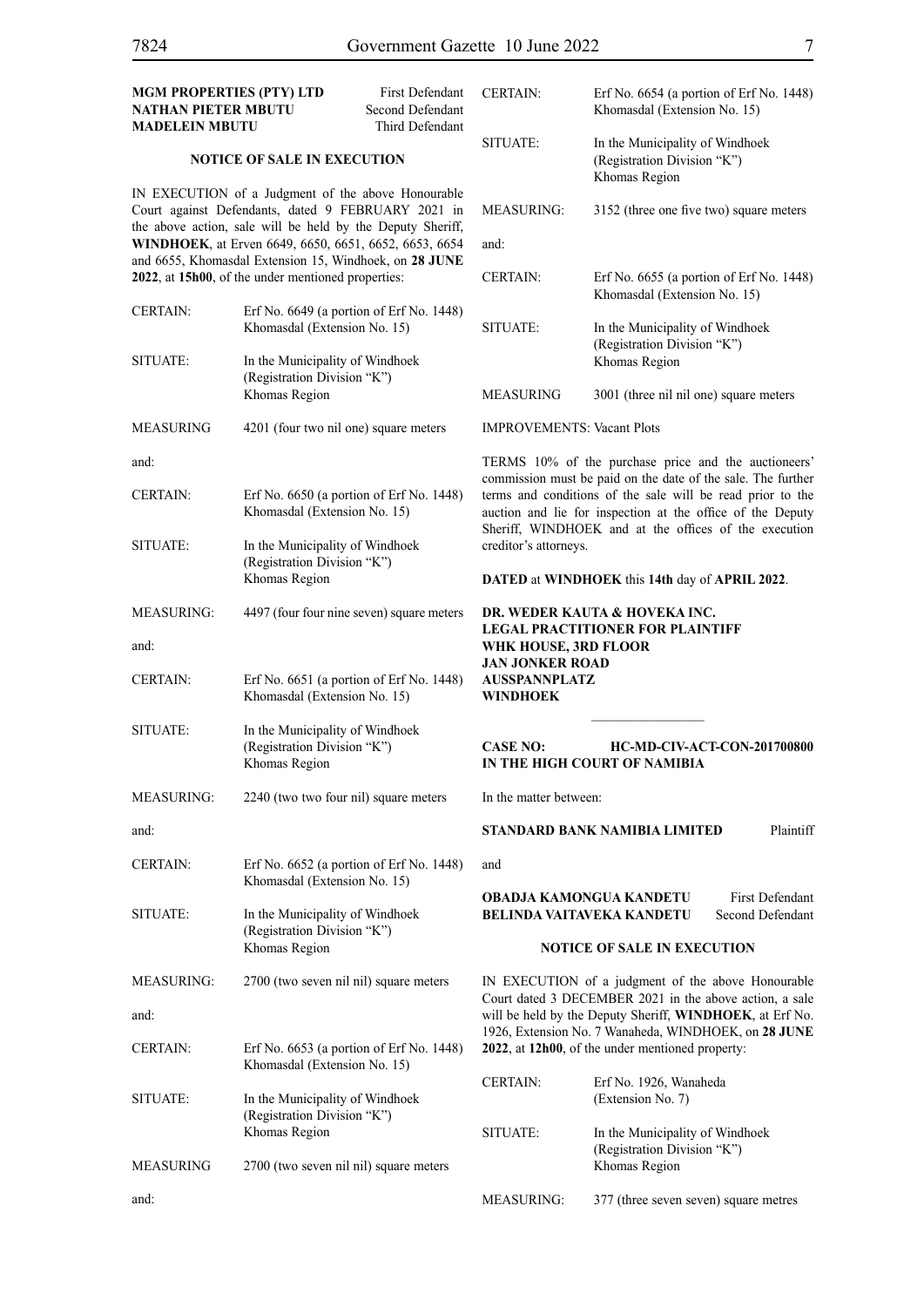IMPROVEMENTS: 1 x Kitchen, 1 x Lounge, 1 x Dining, 3 x Bedrooms, 2 x sh/wc/hwb, 1 x Garage

TERMS 10% of the purchase price and the auctioneers' commission must be paid on the date of the sale. The further terms and conditions of the sale will be read prior to the auction and lie for inspection at the office of the Deputy Sheriff, WINDHOEK and at the offices of the execution creditor's attorneys.

#### **AUCTIONEER'S NOTE: REFUNDABLE REGISTRATION FEE OF N\$5 000.00**

**DATED** at **WINDHOEK** this **6th** day of **MAY 2022**.

**DR. WEDER KAUTA & HOVEKA INC. LEGAL PRACTITIONER FOR PLAINTIFF WHK HOUSE, 3RD FLOOR JAN JONKER ROAD AUSSPANNPLATZ WINDHOEK**

#### **CASE NO: HC-MD-CIV-ACT-CON-2017/04134 IN THE HIGH COURT OF NAMIBIA**

 $\frac{1}{2}$ 

In the matter between:

**NEDBANK NAMIBIA LIMITED** Plaintiff

and

#### **ASHLEY MARIO VERNON JULIUS** First Defendant **LEE-ANNE SHAUN BERNADETTE** Second Defendant **JULIUS**

#### **NOTICE OF SALE IN EXECUTION**

IN EXECUTION of a Judgment of the above Honourable Court in the above action, a sale will be held by the Deputy Sheriff, **WINDHOEK**, at Section No. 1, Unit 15A Dawn Court, Pionierspark, Windhoek, on **28 JUNE 2022**, at **10h30**, of the under mentioned property:

#### **A unit ("the mortgaged unit") consisting of -**

- (a) Section No. 1 (One as shown and more fully described on Sectional Plan No. 77/1994 in the building or buildings known as DAWN situated at Pionierspark (Extension No. 1), in the Municipality of Windhoek, Registration Division "K", Khomas Region of which the floor area, according to the said Sectional Plan is 191 (One Hundred and Ninety-One) square metres in extent; and
- (b) An undivided share in the common property in the land and building or buildings as shown and more fully described on the said sectional plan, apportioned to the said section in accordance with the participation quota of the said section.

HELD under Certificate of Registered Title 77/1994(1) dated 14 November 1994.

IMPROVEMENTS: 1 x Entrance Hall, 1 x Kitchen, 1 x Lounge, 1 x Dining Room, 3 x Bedroom/ Main Bedroom with en suite, 1 x Bathroom/Toilet combinations, 1 x Shower, toilet and basin, 1 x Guest

1 x Granny's Flat: 1 x Bedroom, 1 x Kitchen, 1 x Shower, Toilet and Basin

TERMS 10% of the purchase price and the auctioneers' commission must be paid on the date of the sale. The further terms and conditions of the sale will be read prior to the auction and lie for inspection at the office of the Deputy Sheriff, WINDHOEK and at the offices of the execution creditor's attorneys.

#### **AUCTIONEER'S NOTE: REFUNDABLE REGISTRATION FEE OF N\$5 000.00**

**DATED** at **WINDHOEK** this **12th** day of **MAY 2022**.

**DR. WEDER KAUTA & HOVEKA INC. LEGAL PRACTITIONER FOR PLAINTIFF WHK HOUSE, 3RD FLOOR JAN JONKER ROAD AUSSPANNPLATZ WINDHOEK**

#### **CASE NO: HC-MD-CIV-ACT-CON-2018/03902 IN THE HIGH COURT OF NAMIBIA**

In the matter between:

#### **NEDBANK NAMIBIA LIMITED** Plaintiff

and

#### **DIRK RUDOLPH HERHOLDT** Defendant

#### **NOTICE OF SALE IN EXECUTION**

IN EXECUTION of a judgment of the above Honourable Court dated 14 November 2018, a sale will be held by the Deputy Sheriff, **WINDHOEK**, at the premises, in Farm Kranzneus No. 219, Windhoek, on **29 JUNE 2022**, at **15h00**, of the under mentioned property:

- CERTAIN: Farm Kranzneus No. 219
- SITUATE: (Registration Division "M") Khomas Region
- MEASURING: 1 5353 (One Comma Five Three Five Three) Hectares
- IMPROVEMENTS: 1 x Entrance Hall, 1 x Lounge, 1 x Dining room, 1 x BBQ Area (closed), 1 x Kitchen, 1 x scullery, 1 x Pantry, 1 x Battery Room, 1 x Study, 5 x Bedrooms, 1 x Dressing Room, 1 x Full Bathroom (en suite), 4 x Shower, toilet & Basin (en suite), 1 x Toilet and Basin, 1 x Walk-in Safe, 3 x Garages, 1 x Swimming Pool, 1 x BBQ Area.

TERMS 10% of the purchase price and the auctioneers' commission must be paid on the date of the sale. The further terms and conditions of the sale will be read prior to the auction and lie for inspection at the office of the Deputy Sheriff, WINDHOEK and at the offices of the execution creditor's attorneys.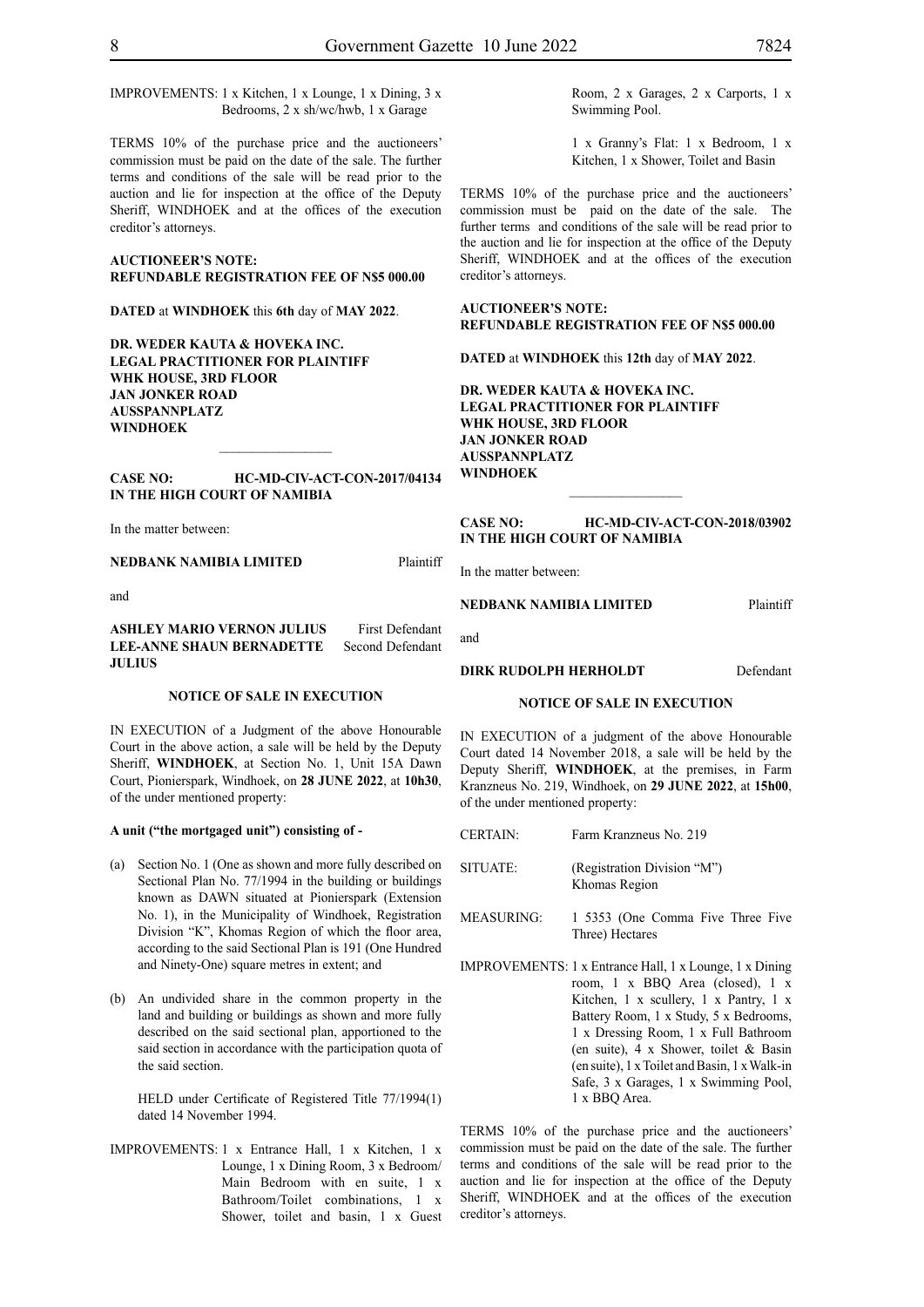#### **AUCTIONEER'S NOTE: REFUNDABLE REGISTRATION FEE OF N\$5 000.00**

**DATED** at **WINDHOEK** this **12th** day of **MAY 2022**.

**DR. WEDER KAUTA & HOVEKA INC. LEGAL PRACTITIONER FOR PLAINTIFF WHK HOUSE, 3RD FLOOR JAN JONKER ROAD AUSSPANNPLATZ WINDHOEK**

#### **CASE NO: HC-MD-CIV-ACT-CON-2018/03358 IN THE HIGH COURT OF NAMIBIA MAIN DIVISION - WINDHOEK**

 $\overline{\phantom{a}}$  ,  $\overline{\phantom{a}}$  ,  $\overline{\phantom{a}}$  ,  $\overline{\phantom{a}}$  ,  $\overline{\phantom{a}}$  ,  $\overline{\phantom{a}}$  ,  $\overline{\phantom{a}}$  ,  $\overline{\phantom{a}}$  ,  $\overline{\phantom{a}}$  ,  $\overline{\phantom{a}}$  ,  $\overline{\phantom{a}}$  ,  $\overline{\phantom{a}}$  ,  $\overline{\phantom{a}}$  ,  $\overline{\phantom{a}}$  ,  $\overline{\phantom{a}}$  ,  $\overline{\phantom{a}}$ 

In the matter between:

**DEVELOPMENT BANK** Execution Creditor **OF NAMIBIA**

and

| MAGNET BUREAU            | <b>First Execution Debtor</b>  |
|--------------------------|--------------------------------|
| DE CHANGE (PTY) LTD      |                                |
| OUENONIA MAGDALENA       | Second Execution Debtor        |
| VON LUTTICHOU            |                                |
| STELLA MARIS BOOIS       | Third Execution Debtor         |
| <b>MAUREEN JANE</b>      | <b>Fourth Execution Debtor</b> |
| VON LUTTICHOU            |                                |
| DOLPHIN VIEW SIX         | <b>Fifth Execution Debtor</b>  |
| LANDSTRAND               |                                |
| <b>CLOSE CORPORATION</b> |                                |
|                          |                                |

#### **NOTICE OF SALE IN EXECUTION OF IMMOVABLE PROPERTY**

IN EXECUTION of court order of the High Court of Namibia, given on 19 JULY 2019, in the abovementioned case, a judicial sale by Public Auction will be held on the **14 JUNE 2022** at **10h30** at the following property:

| <b>CERTAIN:</b> | Erf No. 3141, Windhoek                                                          |
|-----------------|---------------------------------------------------------------------------------|
| SITUATED:       | In the Municipality of Windhoek<br>(Registration Division "K")<br>Khomas Region |
| MEASURING:      | 1285 (one two eight five) square metres                                         |
| HELD BY.        | Deed of Transfer No. T 2425/1987                                                |
| SUBJECT:        | To all the terms and conditions contained<br>therein.                           |

#### **Improvements consist of:**

The improvement consist of a partly double storey dwelling and attached flat. Constructed of plastered and painted cement brick walls under corrugated iron roofs sheets on timber purlins. Swimming pool.

North boundary 4.00m high P/C wall. West and East Boundaries 1.80 P/C walls. South boundary 2.40m high brick wall.

#### **Dwelling Consist of:**

1 x Kitchen, 1 x Lounge, 1 x Main bedroom, 1 x living Room, 2 x Bedroom, 1 x Scullery, 1 x TV Room, 1 x Bathroom (Ensuit), 1 x Bathroom.

#### **Flat Consist of:**

1 x Kitchen, 1 x Living Room, 1 x Bedroom, 1 x Bathroom.

#### **Lower Ground Floor:**

1 x Double Garage

#### **Other:**

Interlocks to Driveway, Balcony, Swimming Pool.

- 1. The property shall be sold by the Deputy Sheriff, Windhoek, on 14 June 2022 at 10h30.
- 2. The Purchaser shall pay a deposit of TEN PERCENT of the purchase price IN CASH ON THE DAY OF SALE, the balance against transfer to be secured by a bank or building society guarantee.
- 3. The goods will be sold "voetstoots".
- 4. The complete conditions of sale may be inspected at the office of the Deputy Sheriff, Windhoek (Tel No. 061- 248 568) and at the Plaintiff's Attorneys office at the undermentioned address.

**DATED** at **WINDHOEK** this **12th** day of **APRIL 2022**.

**ANGULACO, INCORPORATED LEGAL PRACTITIONER FOR JUDGEMENT CREDITOR/PLAINTIFF UNIT 112 E/F BLOCK C MAERUA PARK, CENTAURUS STREET WINDHOEK**

#### **CASE NO: HC-MD-CIV-ACT-CON-2020/00068 IN THE HIGH COURT OF NAMIBIA**

 $\frac{1}{2}$ 

In the matter between:

**STANDARD BANK NAMIBIA LIMITED** Plaintiff

and

#### **CORNELIA MURORUA** Defendant

#### **NOTICE OF SALE IN EXECUTION OF IMMOVABLE PROPERTY**

Pursuant to Judgment of the above Honourable Court granted on 8 MARCH 2020 the following immovable property will be sold without reserve and voetstoots by the Deputy Sheriff of the District of **WINDHOEK** on **24 JUNE 2022** at **12h00** at Erf No. 3568, Katutura (Extension No. 14), Windhoek, Republic of Namibia.

| <b>CERTAIN:</b> | Erf No. 3568, Katutura<br>(Extension No. 14)                                    |
|-----------------|---------------------------------------------------------------------------------|
| SITUATE:        | In the Municipality of Windhoek<br>(Registration Division "K")<br>Khomas Region |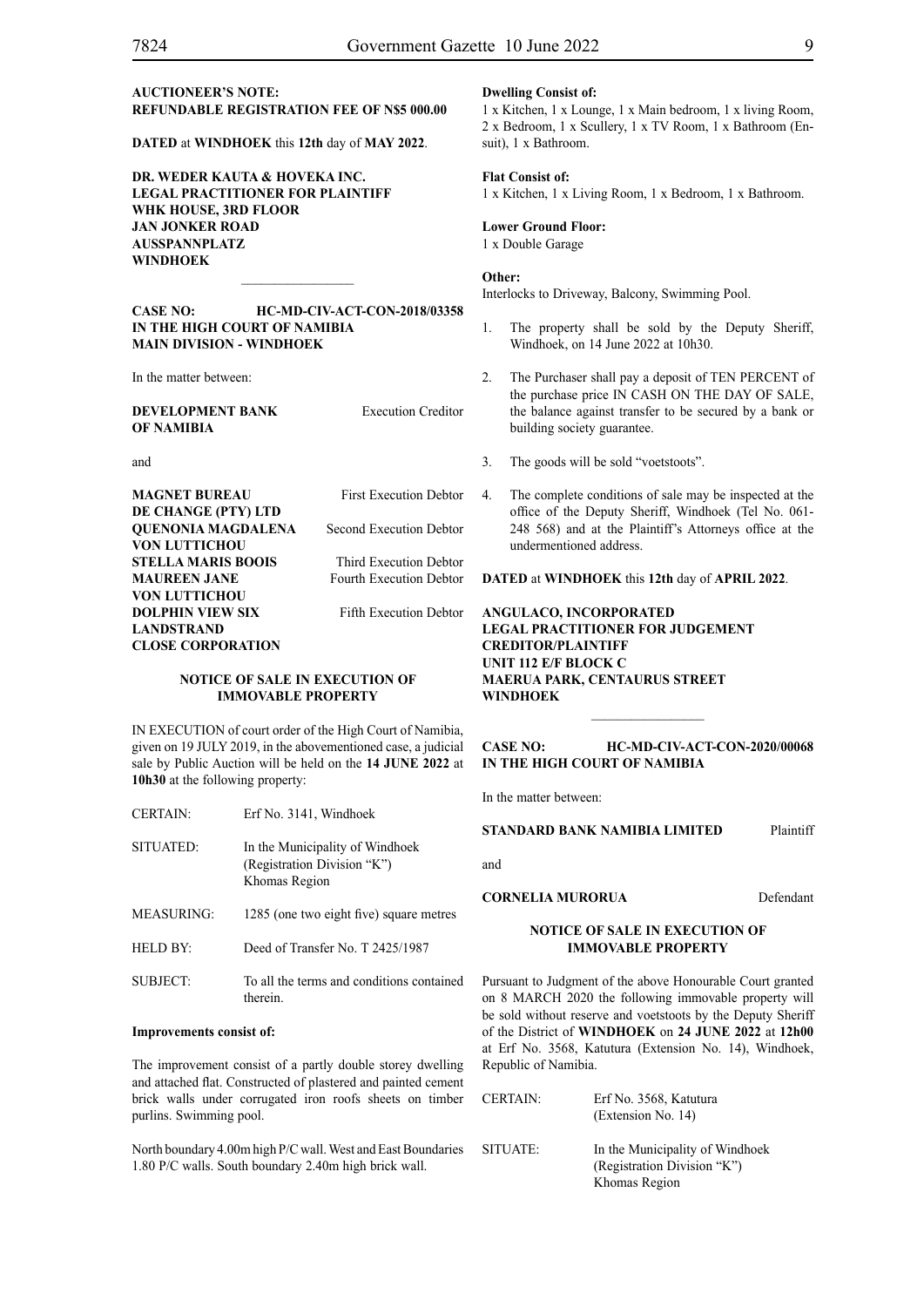MEASURING: 630 (six three zero) square metres

CONSISTING OF: Kitchen; Lounge; Dining Room; TV Room; 3 x Bedrooms; 2 x Bathrooms / Toilets; Outside Room and walled in Veranda.

The "Conditions of Sale-in-Execution" will lie for inspection at the office of the Deputy Sheriff at WINDHOEK and at the Head Office of Plaintiff at WINDHOEK and Plaintiff's Attorneys, Fisher, Quarmby & Pfeifer, at the under mentioned address.

**DATED** at **WINDHOEK** this **21st** day of **APRIL 2022**.

**FISHER, QUARMBY & PFEIFER LEGAL PRACTITIONER FOR PLAINTIFF C/O ROBERT MUGABE & THORER STREETS ENTRANCE IN BURG STREET WINDHOEK**

#### **CASE NO: HC-MD-CIV-ACT-CON-2021/02500 IN THE HIGH COURT OF NAMIBIA MAIN DIVISION - WINDHOEK**

 $\frac{1}{2}$ 

In the matter between:

**BANK WINDHOEK LIMITED** Plaintiff

and

#### **QUICK INVESTMENTS NO. 14 CC** First Defendant **MARTHINUS JACOBUS FOURIE** Second Defendant

#### **NOTICE OF SALE IN EXECUTION OF IMMOVABLE PROPERTY**

IN THE EXECUTION of Judgment granted by the High Court of Namibia on 20 AUGUST 2021 the following immovable properties will be sold on Thursday, **16 JUNE 2022** at **10h00**  at the following erf:

#### **A Unit, consisting of**

- 1. (a) **SECTION NO. 3 (THREE) UNIT** as shown and more fully described on Sectional Plan No. 38/2010 in the building or buildings known as APEX PARK situated in TAMARISKIA EXTENSION 2 Municipality of SWAKOPMUND ERONGO REGION of which the floor area, according to the said Sectional Plan, is 95 (NINE FIVE) square metres in extent; and
	- (b) an undivided share in the common property in the land and buildings as shown and more fully described on the said Sectional Plan, apportioned to the said Section in accordance with the participation quota of the Section, held under

#### **CERTIFICATE OF REGISTERED SECTIONAL TITLE NO. 38/2010(3) (UNIT) Dated 18 August 2010**

subject to conditions of Title

The commercial property situated at Erf No. 662, Section 3, Tamariskia (Extension 1) consists of:

#### **According to the Municipal Plan:**

#### **GROUND FLOOR:**

1 x Open Space with Build-in Cupboards and Walk-in Cooler; 1 x Small Room; 1 x Room with Build-in Cupboards and Basin; 1 x Toilet with Basin.

#### **FIRST FLOOR:**

1 x Small room; 1 x Room with Build-in Cupboards and Basin; 1 x Office; 1 x Dryer room with Build-in Machine; 1 x Toilet with Basin.

#### **CONDITIONS OF SALE:**

The Sale takes place subject to the Conditions of Sale, which can be inspected at the offices of the Deputy Sheriff, Walvis Bay.

**DATED** at **WINDHOEK** this **7th** day of **APRIL 2022**.

#### **VAN DER MERWE-GREEFF ANDIMA INC. JUDGMENT CREDITOR'S LEGAL PRACTITIONERS 28 CHURCH STREET WINDHOEK**

**CASE NO: HC-MD-CIV-ACT-CON-2021/01225 IN THE HIGH COURT OF NAMIBIA MAIN DIVISION - WINDHOEK**

 $\frac{1}{2}$ 

In the matter between:

#### **BANK WINDHOEK LIMITED** Plaintiff

and

**MICHAEL FRANS SHIHWANDU** First Defendant **RALINA SHIHWANDU** Second Defendant **ISHIKULUVALA INVESTMENTS CC** Third Defendant **KAMUNGHANDWA** Fourth Defendant **INVESTMENTS CC**

#### **NOTICE OF SALE IN EXECUTION OF IMMOVABLE PROPERTY**

IN THE EXECUTION of Judgment granted by the High Court of Namibia on 23 SEPTEMBER 2021 the following immovable property will be sold on the **21 JUNE 2022** at **09h00** at the following erf:

CERTAIN: Erf No. 375, Goreangab SITUATE: In the Municipality of Windhoek (Registration Division "K") Khomas Region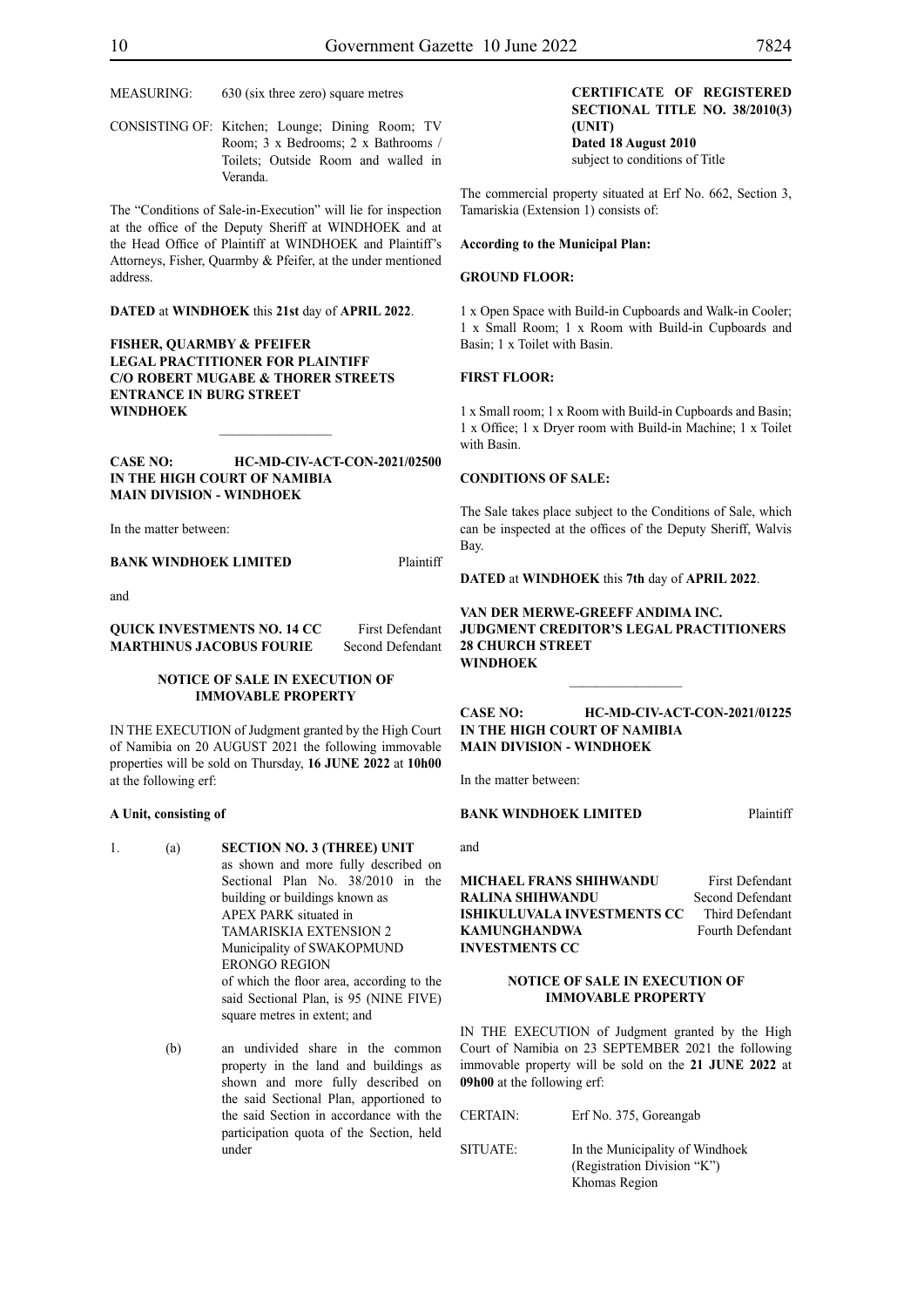HELD BY: Deed of Transfer No. T 2301/2004

SUBJECT: To the conditions contained therein.

**The property situated at ERF NO. 375, GOREANGAB consists of:**

#### **According to the Municipal Plan:**

1 x Kitchen; 1 x Lounge; 2 x Bedrooms; 1 x Bathroom with Shower and Toilet.

#### **CONDITIONS OF SALE:**

The Sale takes place subject to the Conditions of Sale, which are lying open for inspection at the offices of the Deputy Sheriff, Windhoek. A non-refundable deposit of 10% is payable by the Purchaser on date of purchase.

#### **DATED** at **WINDHOEK** this **28th** day of **APRIL 2022**.

**VAN DER MERWE-GREEFF ANDIMA INC. JUDGMENT CREDITOR'S LEGAL PRACTITIONERS 28 CHURCH STREET WINDHOEK**

#### **CASE NO: HC-MD-CIV-ACT-CON-2017/04220 IN THE HIGH COURT OF NAMIBIA**

 $\frac{1}{2}$ 

In the matter between:

#### **STANDARD BANK NAMIBIA LIMITED** Plaintiff

and

#### **MARIANE MUTENDERE** Defendant

#### **NOTICE OF SALE IN EXECUTION OF IMMOVABLE PROPERTY**

IN EXECUTION of a Judgment of the above Honourable Court in the above mentioned suit, a sale will be held on Tuesday, the **28 JUNE 2022** at **09h00** at Erf No. 1559, Katutura (Extension No. 6), Windhoek:

| <b>CERTAIN:</b>   | Remainder of Erf No. 1559,<br>Katutura (Extension No. 6)                |
|-------------------|-------------------------------------------------------------------------|
| SITUATE:          | In the Town of Windhoek<br>(Registration Division "K")<br>Khomas Region |
| <b>MEASURING:</b> | 307 (three zero seven) square metres                                    |
| HELD BY:          | Deed of Transfer No. T 1681/2007                                        |

SUBJECT: To the following terms and conditions contained therein.

#### **ALLEGED IMPROVEMENTS:**

DESCRIPTION the following improvements are on the property (although nothing in this respect is guaranteed). The building comprising of:

1 x Kitchen; 1 x Lounge; 3 x Bedrooms; 1 and 1/2 Bathrooms walled-in; Interlocked.

- The property shall be sold by the Deputy Sheriff of WINDHOEK subject to the Conditions of Sale that may be inspected at the Offices of the Deputy Sheriff to the highest bidder on the auction and furthermore subject to approval by the preferent claimant.
- 2. The sale is subject to the provisions of the High Court Act, 1990 (Act No. 16 of 1990), as amended, and the property will be sold "voetstoots" according to the existing title deed.
- 3. 10% of the purchase price to be paid in cash on the date of the sale, the balance to be paid against transfer, to be secured by a Bank or Building Society or other acceptable guarantee to be furnished to the Deputy Sheriff within 14 (fourteen) days after the date of Sale.
- 4. The full Conditions of Sale will be read out by the Deputy Sheriff on the day of the sale, but may be inspected at any lime prior to the sale at the offices of the Deputy Sheriff or at the office of the Plaintiffs attorneys.

#### **DATED** at **WINDHOEK** this **14th** day of **APRIL 2022**.

#### **ENGLING STRITTER & PARTNERS ATTORNEYS FOR PLAINTIFF 12 LOVE STREET WINDHOEK**

**CASE NO: HC-MD-CIV-ACT-CON-2019/03889 IN THE HIGH COURT OF NAMIBIA**

In the matter between:

**STANDARD BANK NAMIBIA LTD** Plaintiff

and

**FOUR SHORES INVESTMENTS** First Defendant **NUMBER SEVENTY TWO CC (CC 2005/3513) JEANETTE JUANITA SNYMAN** Second Defendant

#### **NOTICE OF SALE IN EXECUTION OF IMMOVABLE PROPERTY**

IN EXECUTION of a Judgment of the above Honourable Court in the above mentioned suit, a sale will be held on Thursday, the **30 JUNE 2022** at **10h00** at Erf No. 173, Section 3, Unit 15, Villa La Cabin Complex, Swakopmund:

CERTAIN: Section No. 3, as shown and more fully described on Sectional Plan No. SS 30/2009 in the development scheme known as Villa La Cabin, in respect of the land and building or buildings situate at Erf No. 173 (a portion of Erf No. 100) Myl 4.

SITUATE: In the Town of Swakopmund (Registration Division "G") Erongo Region

MEASURING: 102 (one zero two) square metres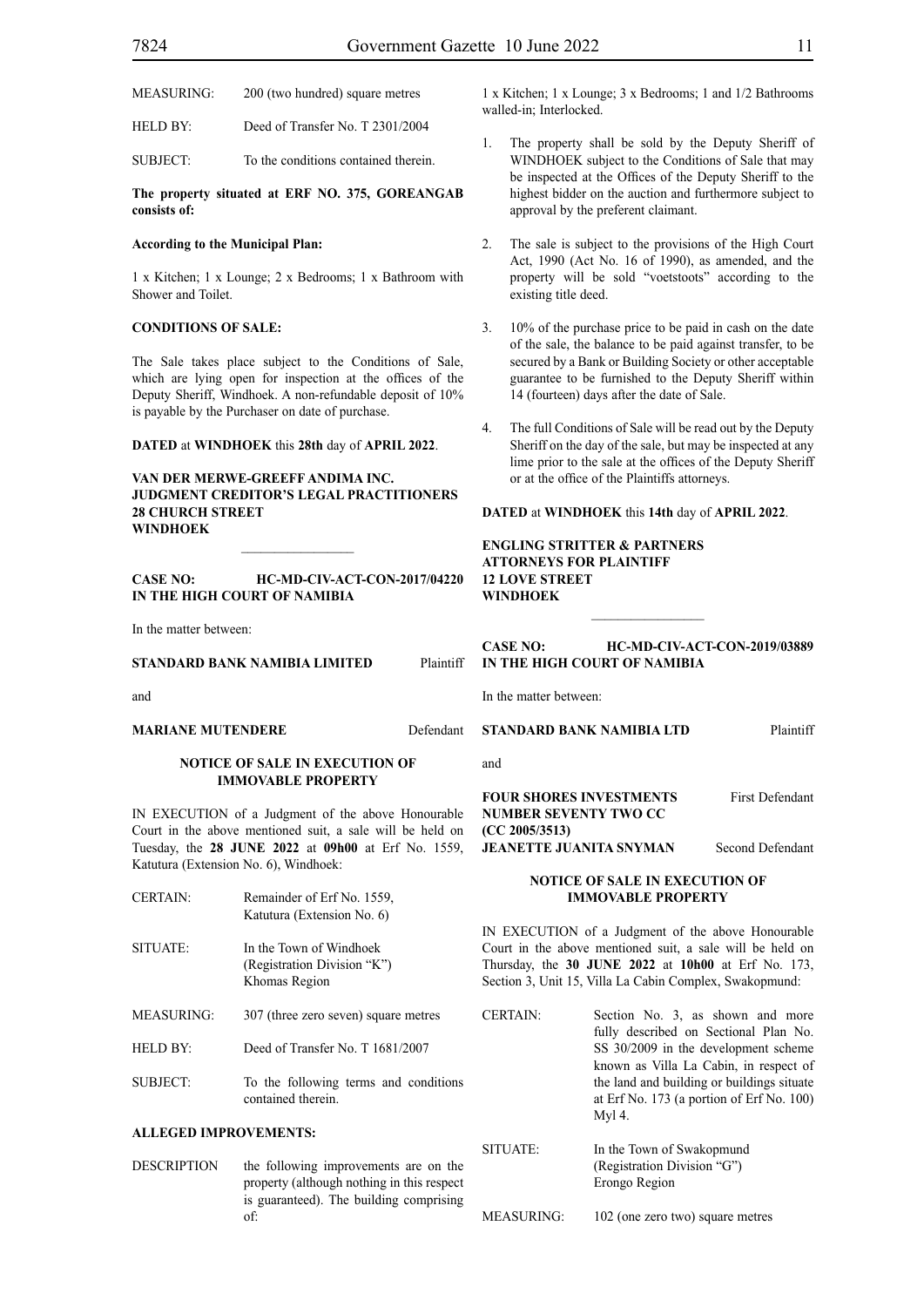- HELD BY: Sectional Deed of Transfer ST 30/2009 (3) (Unit)
- SUBJECT: To the conditions therein contained.

#### **ALLEGED IMPROVEMENTS:**

DESCRIPTION: the following improvements are on the property (although nothing in this respect is guaranteed). The building comprising of:

> 1 x Kitchen with Build-in Cupboards and Zinc; 1 x Living Room; 1 x Bathroom with Shower, Toilet and Basin; 1 x Bathroom with Toilet and Basin; 2 x Bedrooms with Build-in Cupboards; 1 x Single Garage, Separate.

- 1. The property shall be sold by the Deputy Sheriff of SWAKOPMUND subject to the Conditions of Sale that may be inspected at the Offices of the Deputy Sheriff to the highest bidder on the auction and furthermore subject to approval by the preferent claimant.
- 2. The sale is subject to the provisions of the High Court Act, 1990 (Act No. 16 of 1990), as amended, and the property will be sold ''voetstoots" according to the existing title deed.
- 3. 10% of the purchase price to be paid in cash on the date of the sale, the balance to be paid against transfer, to be secured by a Bank or Building Society or other acceptable guarantee to be furnished to the Deputy Sheriff within 14 (fourteen) days after the date of Sale.
- 4. The full Conditions of Sale will be read out by the Deputy Sheriff on the day of the sale, but may be inspected at any time prior to the sale at the offices of the Deputy Sheriff or at the office of the Plaintiff's attorneys.

**DATED** at **WINDHOEK** this **11th** day of **MAY 2022**.

**ENGLING STRITTER & PARTNERS ATTORNEYS FOR PLAINTIFF 12 LOVE STREET WINDHOEK**

#### **CASE NO: I 3280/2012 IN THE HIGH COURT OF NAMIBIA**

 $\frac{1}{2}$ 

In the matter between:

#### **DEVELOPMENT BANK OF NAMIBIA** Plaintiff

and

**SKY HIGH CONSTRUCTIONS** First Defendant **AND RENOVATIONS CC VICTORIA VALENTIN KONJORE** Second Defendant **IMMANUEL FABIAN PIETERS** Third Defendant

**NOTICE OF SALE IN EXECUTION OF IMMOVABLE PROPERTY**

IN EXECUTION of a Judgment granted by the High Court of Namibia signed by the Registrar of the above Honourable

Court on 25 JANUARY 2013 in the abovementioned suit, a sale in execution of Immovable Property will be held on the **22 JUNE 2022** at **15h00** at Plot 219, a Portion of Farm Kransneus of the under-mentioned immovable property of the Defendant:

| <b>CERTAIN:</b> | Farm Kransneus No. 219                                                                                |
|-----------------|-------------------------------------------------------------------------------------------------------|
| SITUATED:       | In the Municipality of Windhoek<br>(Registration Division "M")<br>Khomas Region                       |
| MEASURING:      | 35,08441 Hectares. Undivided Portions<br>12,4230 Hectares - Portion 1<br>22,6611 Hectares - Portion 2 |

#### **DETAILS OF PROPERTY:**

**Locality:** Approximately 35km south of Windhoek and east of the B1 highway approximately 7km south east of the Omeya Golf Estate.

**Site:** The undivided two portions that situated on Farm Kransneus No. 219 land extend as follows:

Portion 1 measures 12,4230 Hectares and Portion 2 measures 22,6611 Hectares.

**Buildings:** A dwelling constructed of wood with concrete floors.

Which property shall be sold by the Deputy Sheriff of Windhoek, subject to the Conditions of Sale that may be inspected by the Offices of the Deputy Sheriff, to the highest bidder at the auction subject to a reserve price, if any.

10% of the purchase price to be paid in cash on the dale of the sale, the balance to be paid against transfer, to be secured by a Bank or Building Society or other acceptable guarantee to be furnished to the Deputy Sheriff within 14 days after the date sale.

The full conditions of the sale will be read out by the Deputy Sheriff on the date of the sale but may be inspected at any time prior to the sale at the offices of the Deputy Sheriff or at the offices of the Plaintiffs Attorneys.

**DATED** at **WINDHOEK** this **13th** day of **APRIL 2022**.

**ELLIS SHILENGUDWA INC. (E S I) LEGAL PRACTITIONERS FOR PLAINTIFF 1ST FLOOR, 1@STEPS OFFICES C/O GOVE AND CHASIE STREETS KLEINE KUPPE WINDHOEK**

**CASE NO: HC-MD-CIV-ACT-CON-2020/05132 IN THE HIGH COURT OF NAMIBIA**

 $\frac{1}{2}$ 

In the matter between:

**FIRST NATIONAL BANK** Plaintiff **OF NAMIBIA LIMITED**

**NDUUVIKA JULIA** Respondent/Defendant

and

**MUTUMBULUA**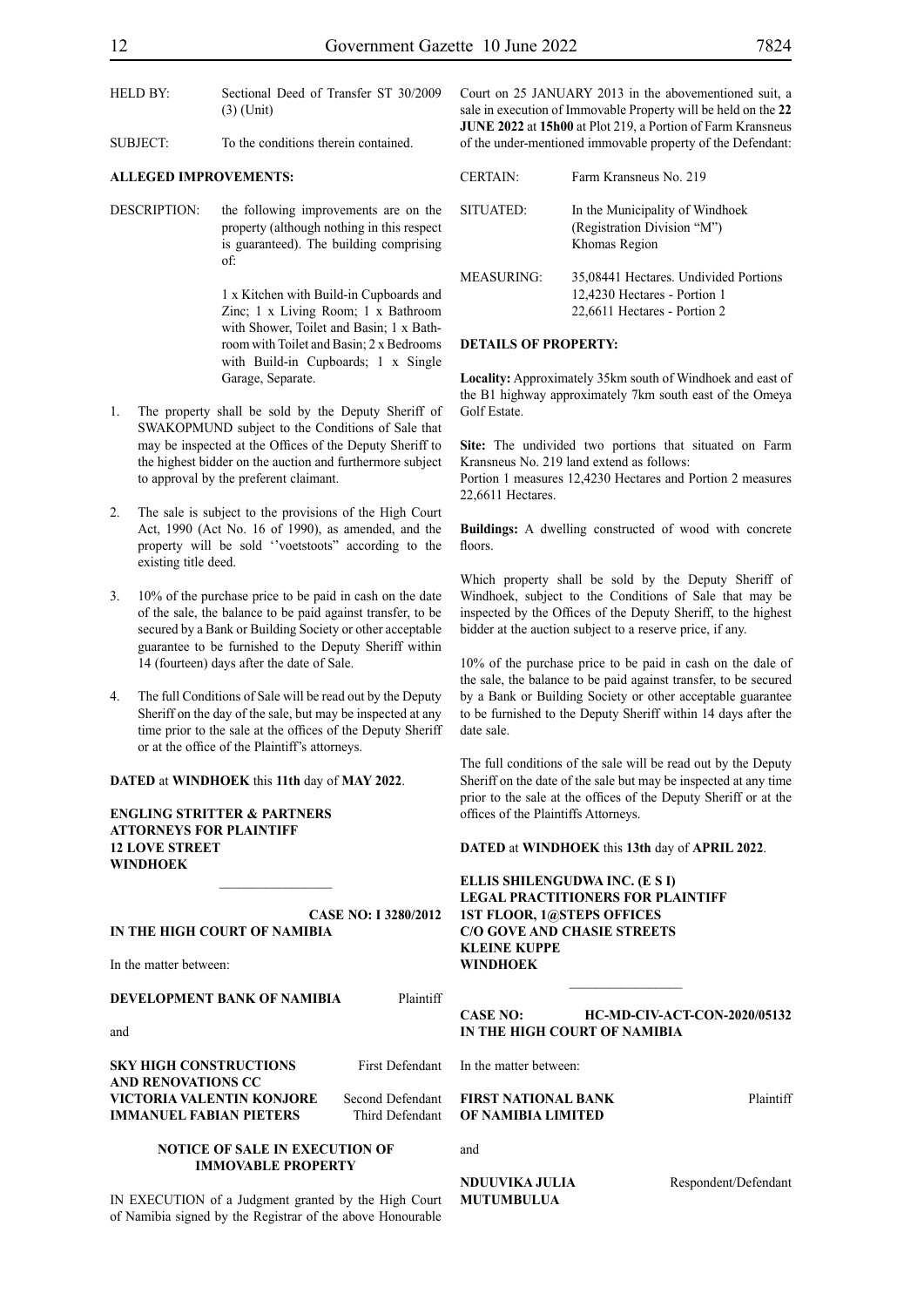## **NOTICE OF SALE IN EXECUTION OF**

#### **IMMOVABLE PROPERTY**

Pursuant to a Judgment of the above Honourable Court granted on 26 NOVEMBER 2021 the following immovable property will be sold without reserve and voetstoots by the Deputy Sheriff of the District of **WINDHOEK** on **20 JUNE 2022** at **15h00** at Section 5, Three Thorn Gardens, Peter Mewshihange Street, Kleine Kuppe, Windhoek:

CERTAIN: (a) Section No. 5 as shown and more fully described on Sectional Plan No. SS 47/2011 in the development scheme known as Three Thorn Gardens, in respect of the land and building or buildings, situate at Erf No. 1260, (a Portion of Erf No. 2), Kleine Kuppe,

> (b) An undivided share in the common development scheme, appointed to that section in accordance with the participation quota as endorsed on that Sectional Plan

- SITUATE: In the Municipality of Windhoek (Registration Division "K") Khomas Region
- MEASURING: 82 (eighty two) square metres
- CONSISTING OF: 1 x Lounge; 1 x Kitchen; 2 x Bedrooms; 2 x Bathrooms; 2 x Carports

The "Conditions of Sale-in-Execution" will lie for inspection at the office of the Deputy Sheriff at WINDHOEK and Plaintiff's Attorneys, Fisher, Quarmby & Pfeifer, at the undermentioned address.

**DATED** at **WINDHOEK** this **6th** day of **APRIL 2022**.

**FISHER, QUARMBY & PFEIFER LEGAL PRACTITIONER FOR PLAINTIFF C/O ROBERT MUGABE & THORER STREETS ENTRANCE IN BURG STREET WINDHOEK**

#### **NOTICE OF REGISTRATION AS A WELFARE ORGANISATION**

 $\frac{1}{2}$ 

MR. **SAMUEL MUNGUNDA** chairperson of organization APOSTOLIC ACTION TRUST, applied for registration as a welfare organization in terms of Section 19 of the National Welfare Act, 1965 (Act No. 79 of 1965), as amended.

The objection of the organization read as follows:

- 1. To provide financial support through donations, in order to assist unemployed women and youth, through assessing their vulnerability in their respective constituencies in Windhoek.
- 2. To assist the social and economic development of the Apostolic Churches, by linking them with donors to fund their feasibility projects in Windhoek.

Any person or persons desiring to raise objections against the registration of the organization must submit such representations to the Secretary of the Regional Welfare Committee, within twenty-one days as from the date of this advertisement.

 $\frac{1}{2}$ 

#### **NOTICE OF CHANGE OF NAME AND OBJECTIVES OF REGISTERED WELFARE ORGANISATION IN TERMS OF THE NATIONAL WELFARE ACT, 1965 (ACT NO. 79 OF 1965) AS AMENDED**

Notice is hereby given of the contemplated change of our organisation name from **HIS PEOPLE MINISTRIES**, WO143-3 to **AFRICAN HAVEN NAMIBIA** as well as the amendment of the organisation objectives, which will be as follows:

- 1. To improve the living conditions of vulnerable people.
- 2. To provide quality early childhood education and equip locals to become qualified teachers.
- 3. To provide temporary shelter and daily food for street kids and homeless people.
- 4. To provide improve access to primary health services.

Any person or persons desiring to raise objections against the above change, must submit such representations to the Secretary of the Khomas Regional Welfare Committee in Windhoek, within twenty-one days as from the date of this advertisement.

#### **THE CHAIRPERSON AFRICAN HAVEN NAMIBIA**

#### **THE ALIENS ACT, 1937 NOTICE OF INTENTION OF CHANGE OF SURNAME**

I, **MARSHALL SEPANO MUKWATA** residing at Erf G11, Cooper Court, Osona Village, Okahandja and an Examiner (Vehicle and Driver) intend applying to the Minister of Home Affairs and Immigration for authority under section 9 of the Alliens Act, 1937, to assume the surname **MUKWATA** for the reasons that I prefer to use the family name instead of my ordinary name and for my kid to be easily identified.

I intend also applying for authority to change the surname of my minor child **FANISO PHARREL SEPANO** to **FANISO PHARREL MUKWATA**.

Any person who objects to my assumption of the said surname of **MUKWATA** should as soon as may be lodge his or her objection, in writing, with a statement of his or her reasons therefore, with the Magistrate of Katutura.

**M. S. MUKWATA OKAHANDJA NAMIBIA**